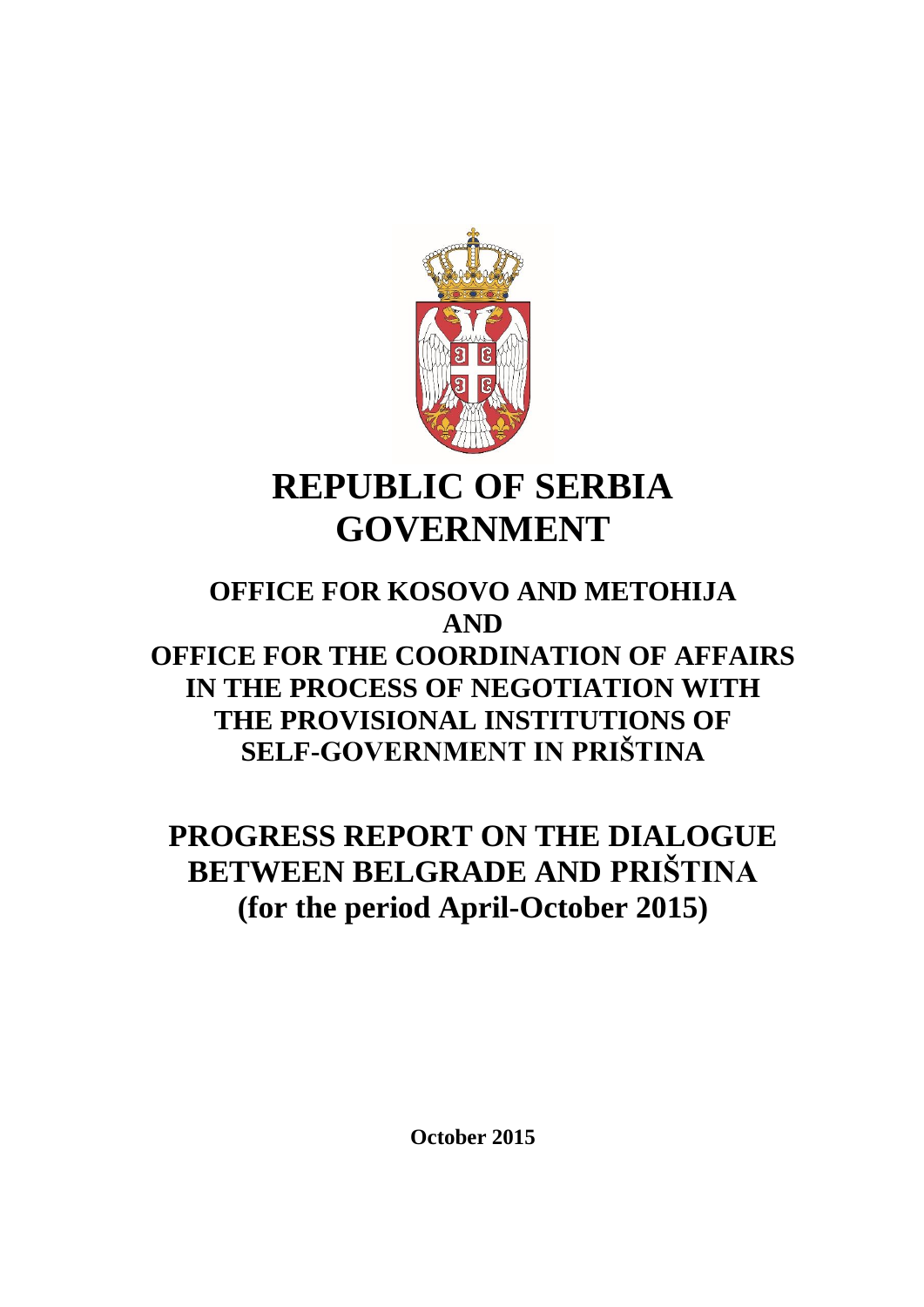## **Contents**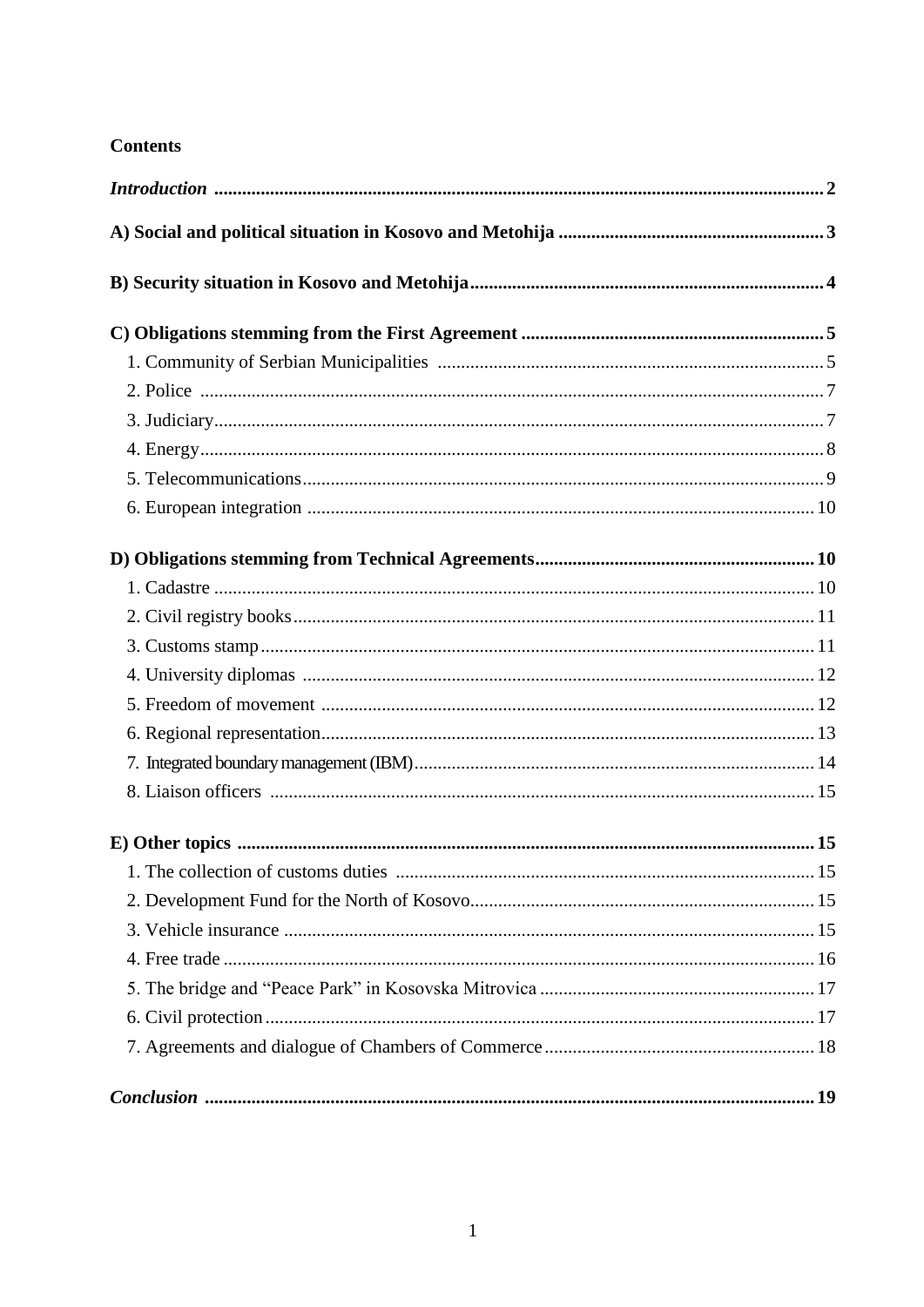#### *Introduction:*

During the previous reporting period, the Government of Serbia continued to take part in the EU-facilitated dialogue with Priština, openly and in good faith. The commitment of the Serbian Government remained at the same level and intensity, not only with a view to protecting vital national interests in the Province and normalizing relations with the Provisional Institutions of Self-Government, but also in consideration of a broader need to create optimal setting for the historic reconciliation between the Serbian and Albanian peoples in the Balkans. Accordingly, the Government of Serbia still regards the dialogue with Priština to be a mechanism that fosters regional European integrations, and that deserves full support of all stakeholders genuinely interested in peace and social and economic progress in this region. On the grounds of such presumptions, the present report aims at providing full insight into the course and the subject matter of the dialogue, with a particular emphasis on the breakthroughs made in the stage of implementing the solutions set forth by all documents drawn in the hitherto course of the dialogue.

Since the previous report, the most important qualitative breakthrough concerns the agreements reached by President of the Government of Serbia and President of the Provisional Institutions of Self-Government, in Brussels, on August 25. The documents are entitled as follows: *Community/Association of Serb majority municipalities in Kosovo – general principles/main elements, Telecommunications Action Plan, Conclusions of the EU facilitator on the implementation of 2013 Energy Arrangement,* and *Conclusions of the Working Group on Freedom of Movement/Bridge*. Given that these arrangements for the most part elaborate on the previously made agreements and principles by specifying deadlines and modalities for implementation, the present report is structured in the same fashion as the previous one so to provide a clear and comprehensive view of what was agreed and implemented so far, through three clusters of issues: the first cluster comprises issues and processes stemming from the political segment of the dialogue based on the First Agreement on the Principles Governing the Normalisation of Relations, and the supporting documents; the second cluster involves issues arising from the so-called technical agreements reached with the EU facilitation; the third cluster covers issues deriving from the arrangements made in order to resolve and overcome other, no less significant issues, which hamper further normalisation of relations.

It should be noted that progress in the dialogue is still mostly constrained by the failure to comply with obligations and meet the deadlines for implementing the agreed solutions. In this respect, the clearly defined dynamics under the Implementation Plan has been brought into question by Priština's procrastination in fulfilling the assumed obligations and/or by its attempts to imbue a strictly technical issue with an unwarranted political dimension. In addition, the process of normalizing relations is certainly not benefiting from the relentless attempts of the so-called Kosovo authorities to undermine the status-neutral modality of the negotiations by incessantly insisting on the resolution of the final status of the Province. In consequence, the Government of the Republic of Serbia continues to hold that a more decisive engagement on the part of the European mediators is required to preserve a status-neutral approach to the dialogue, as well as a timely and comprehensive implementation of the agreed.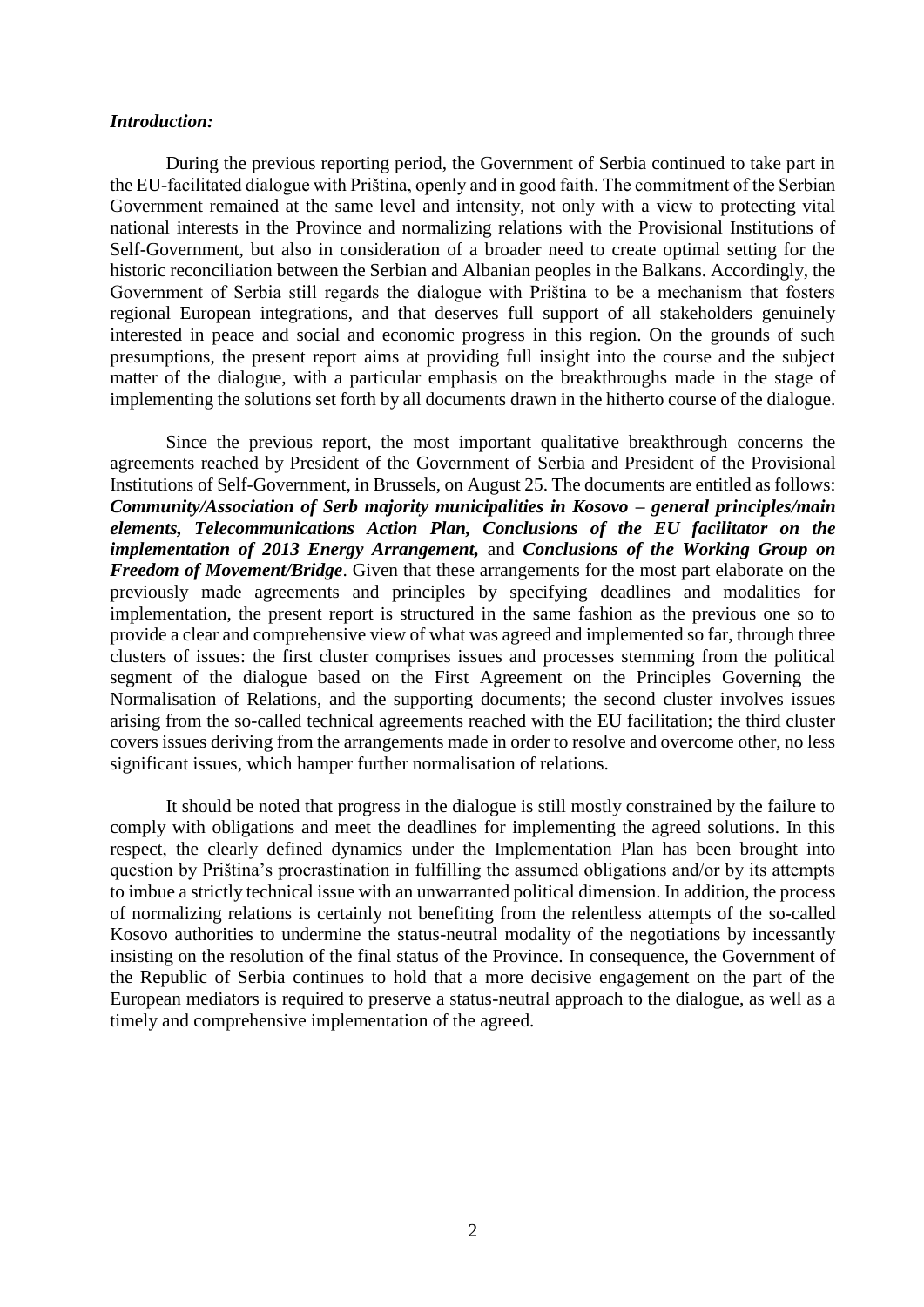#### **A) Social and political situation in Kosovo and Metohija**

Over the last six months, social and political situation in Kosovo and Metohija remained relatively complex, with further polarisation of certain aspects due to intensified conflicts between the ruling and the major opposition parties (Self-Determination Movement, Alliance for the Future of Kosovo, and Initiative for Kosovo). Consequently, the political environment was most adversely affected by the opposition's decision to continue to rally supporters by using primarily nationalistic rhetoric. It must also be emphasised that the opposition did not "attack" the Government by citing the exceedingly complex economic and social conditions in the Province. Rather, their intensified action against the government is predominantly based on the issues of amending the "Kosovo" Constitution to provide for the establishment of the Special Court and the conclusion of four new agreements in the Dialogue with Belgrade on 25 August.

During the reporting period, the ruling coalition showed that its capacity to put into practice important decisions was often questionable. Thus, the so-called Government in Priština failed to achieve major results in stabilising the general social and political conditions, despite the absence of friction among coalition partners. The adoption of the aforementioned amendments to the Constitution proved to be the greatest challenge to that Government, since the first round of voting failed as certain MPs of the ruling Democratic Party of Kosovo (DPK) were opposed. In view of the fact that, following strong external pressure, the amendments were adopted after all, a hope remains that there will be sufficient political will to allow the Special Court to fulfil its role in the process of Albanian-Serbian reconciliation by prosecuting those responsible for crimes against the Serbs in Kosovo and Metohija. However, from insufficient readiness of the government to implement the agreements reached in the Dialogue with Belgrade one may draw an opposite conclusion, which may be attributed both to the pressure exerted by the opposition and to the discord among the same ruling parties that represent the Albanians from Kosovo and Metohija. Notwithstanding a substantial internal resistance to the adoption of the amendments to the Constitution encountered by certain parties of the ruling coalition, the fact that shortly afterwards they managed to consolidate their respective internal party unities may be assessed as a positive one. Such outcome gives some cause for optimism that official Priština will have the capacity to implement the agreements reached with Belgrade so far, in good faith and within appropriate deadlines.

Despite the fact that the problems encountered by the ruling coalition were conducive to a considerable strengthening of the opposition parties, this did not happen, most likely because of the rivalry over the leading role within the opposition camp. This is why opposition parties failed to mobilise a larger number of voters to directly contest the Brussels agreements in demonstrations. It is the key reason why they abandoned the idea of organising joint street protests and, instead, focused on their own actions against the Government's activities. The Self-Determination Movement was again the most radical opponent to the Brussels process, having their activists organise paint attacks on Prime Minister Isa Mustafa's motorcade, drop teargas in the so-called Assembly of the Provisional Institutions of Self-Government (PISG) in Priština, and stage numerous other incidents. At the same time, the ABK was mostly focused on opposing the demarcation of "the border between Kosovo and Montenegro", which is why it remains unclear whether the intensity of its opposition to the Brussels agreements equals the one exhibited by the Self-Determination Movement.

The political dynamics described above did not have a major impact on the progress in the Brussels dialogue despite the continuing trend of the "Kosovo" government to conclude agreements with Belgrade and thereafter to evade their substantial implementation on the account of the opposition and its own more radical proponents. The situation is not very likely to change significantly by the next spring, when the new President of "Kosovo" would be elected and the Special Court is expected to commence the processing of crimes against the Serbs.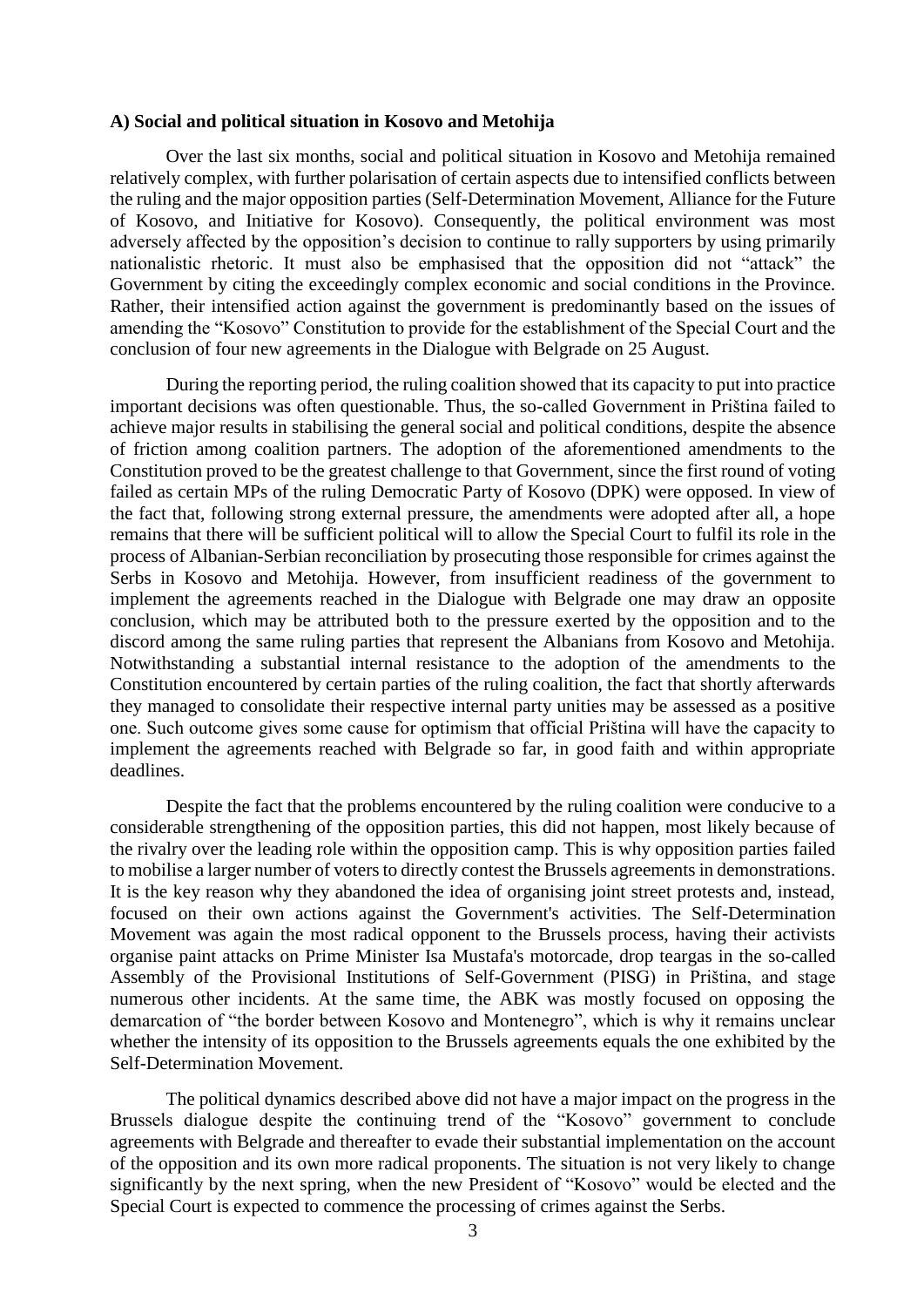#### **B) Security situation in Kosovo and Metohija**

There have been no major changes in the security situation in Kosovo and Metohija since the submission of the previous report. It remained stable but fragile throughout most of the reporting period. In the last six months it was also fundamentally shaped by the risks deriving from the adverse social and economic situation in the Province and the associated political tensions, as well as by the activities of the Albanian and Islamic extremists. Of particular concern in the security context was the likelihood that the violent actions taken by the opposition camp and its allies against the Provisional Institutions of Self-Government in Priština would be "redirected" against the minority communities. The risk that the extremist factors would try to justify their violence by the negative political position taken by the Serbs on certain decisions of the Assembly (the transformation of the Kosovo Security Forces) should be particularly considered.

The catalysts of security risks included primarily a hostile reaction of the opposition and Albanian extremists against the passing of the Law on the Special Court for KLA Crimes and agreements with Belgrade in the Brussels Dialogue. On several occasions, this action resulted in highly nationalistically charged demonstrations and minor violent incidents. In that context, the commencement of the operation of the Special Court in spring 2016, coming after the expected establishment of the Community of Serbian Municipalities (the CSM), will be the events entailing high risk of violent demonstrations against the so-called Government in Priština.

The security status over the previous period was adversely affected by Priština's continued efforts to transform the Kosovo Security Force (KSF) into the "Kosovo Armed Forces". Apart from the fact that the creation of structures not provided for under the Kumanovo Agreement and Resolution 1244 would, by default, impair the security architecture in the region, the mere announcement of its setting-up would cause unease amongst most members of the minority communities in the Province. Nevertheless, the Government of Serbia maintains full confidence in the capacities and intentions of the international peace-keeping forces in the Province to keep the risks associated to the process fully under control.

Over the reporting period, there was an increasing interest of Kosovo authorities in the individuals returning from foreign theatres of war. The arrest of 40 people in August, suspected of taking part in the conflict in Syria, certainly indicates the gravity of the threat of terrorism in Kosovo and Metohija. This is also indicated by a major terrorist attack carried out in Macedonia on 9 and 10 May, which also flared tensions in Kosovo and Metohija, but fortunately did not result in security destabilisation in Macedonia and a possible spill-over into the neighbouring Province.

The actions of Albanian extremists against the Serbian community remain the most significant security risk in the Province. The complexity of the situation is illustrated by a constant level of the ethnically motivated attacks on the Serbs and monuments of Serbian spiritual and cultural heritage. It is indicative that the said attacks on the monuments of the Serbian Orthodox Church and other Serbian patrimony coincided with the strenuous efforts on the part of Priština to be admitted into the UNESCO. This demonstrates continuity in the strategy of intimidation and *fait accompli*, based on which the Albanian extremists and their political patrons intend to take possession of the patrimony of the Serbian people while at the same time banishing them and rendering their return impossible.

During the reporting period, there were 25 ethnically motivated attacks on the Serbs, mostly involving the houses and facilities belonging to the returnees in the Municipalities of Klina, Peć, Kosovo Polje and Uroševac. It is worth noting that, just like on previous occasions, all attacks were duly reported to the Kosovo Police, whose members carried out on site investigations.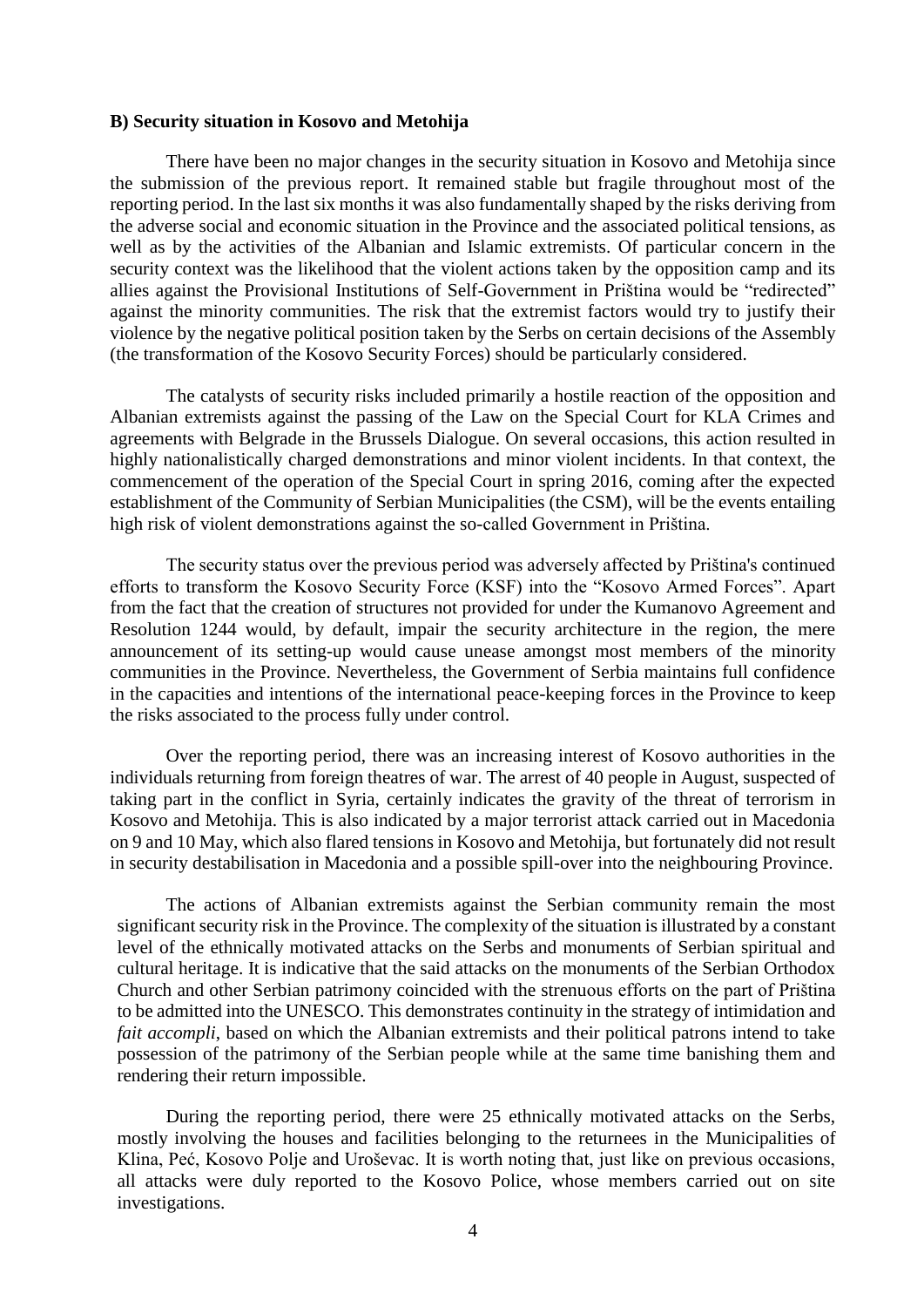Listed below are some ethnically motivated assaults:

- In May, unknown perpetrators assaulted Z. Kostić and S. Marković with a knife in the village of Pasjane, Gnjilane Municipality, populated by the Serbs. Kostić and Marković sustained stabbing wounds. At the same time, there was an attack in Klina on the returnee couple Dabižljević-Konić, as well as R. Magić, who have sustained minor and major bodily injuries.
- In July, there were serious assaults in the villages of Goraždevac and Brestovik in the Municipality of Peć. The first incident involved firing of several shots from automatic weapons from a drive-by vehicle, while in the second one several shots were fired on the Dašić and Džavrić families.
- In August, unknown persons sprayed graffiti in Albanian on the concrete wall by the road in Štimlje. The translation of the graffiti is as follows, "The sons of tender, Community of the Serbs, Isa Esad Pasha, Community shall not pass." The largest individual incident was recorded in Đakovica during the same month, when around 250 displaced persons from the Municipality arrived to celebrate the festival and patron saint day of the Monastery of the Assumption of the Holy Mother of God. A large group of Albanian nationals gathered in the vicinity of the Monastery, shouting hostilities and trying to stop the displaced from entering the monastery courtyard. The group clashed with the members of KFOR and KPS, pelting firecrackers and red paint at the police.
- In the village of Istok in September, three Albanian nationals wrote the slogan "PDK-LDK-COMMUNITY" on the road and pavement. The following was written on the surrounding wall of the Orthodox Church of the Holy Trinity, "Uke Rugova with 5 Illyrian sheepdogs and Isa Osmanaj". Members of the KPS identified and apprehended the perpetrators, who were subsequently released although proceedings will be instituted against them. Meanwhile, a group of 5-6 Albanians physically assaulted three members of the Stević family in the Serbian village of Klokot in the Municipality of Gnjilane. M. Stević (aged 23) sustained a major bodily injury, i.e. a stabbing wound in the abdomen. He was transported to hospital in Gračanica and underwent a surgery.

Listed below are some attacks on religious facilities and Serbian cemeteries:

- The Church of Saint Paraskevi in the village of Drsnik, Klina Municipality, was broken into in July.
- The door of the recently reconstructed Chapel in the Orthodox cemetery in the southern part of Kosovska Mitrovica was damaged in August.
- In September, there was an attempt to break into the Serbian Orthodox Church of the Holy Trinity in the village of Babljak, Uroševac Municipality, where 8 Serbian returnees live. It is worth mentioning that the temple has been broken into and desecrated on several occasions since June 1999.

All this may serve to draw a disappointing conclusion that the security of the Serbian population during this reporting period was again below the minimum satisfactory level.

## **C) Obligations stemming from the First Agreement**

## **1. Community of Serbian Municipalities**

Significant progress was made towards the establishment of the Community of Serbian Municipalities (CSM). With a view to specifying the provisions of the First Agreement which regulate the issue, the previous period saw activity on aligning the text of the underlying principles for the establishment of the CSM. The text entitled *Association/Community of Serbian majority municipalities in Kosovo – General Principles/Main Elements* was harmonized and initialled on 25 August 2015.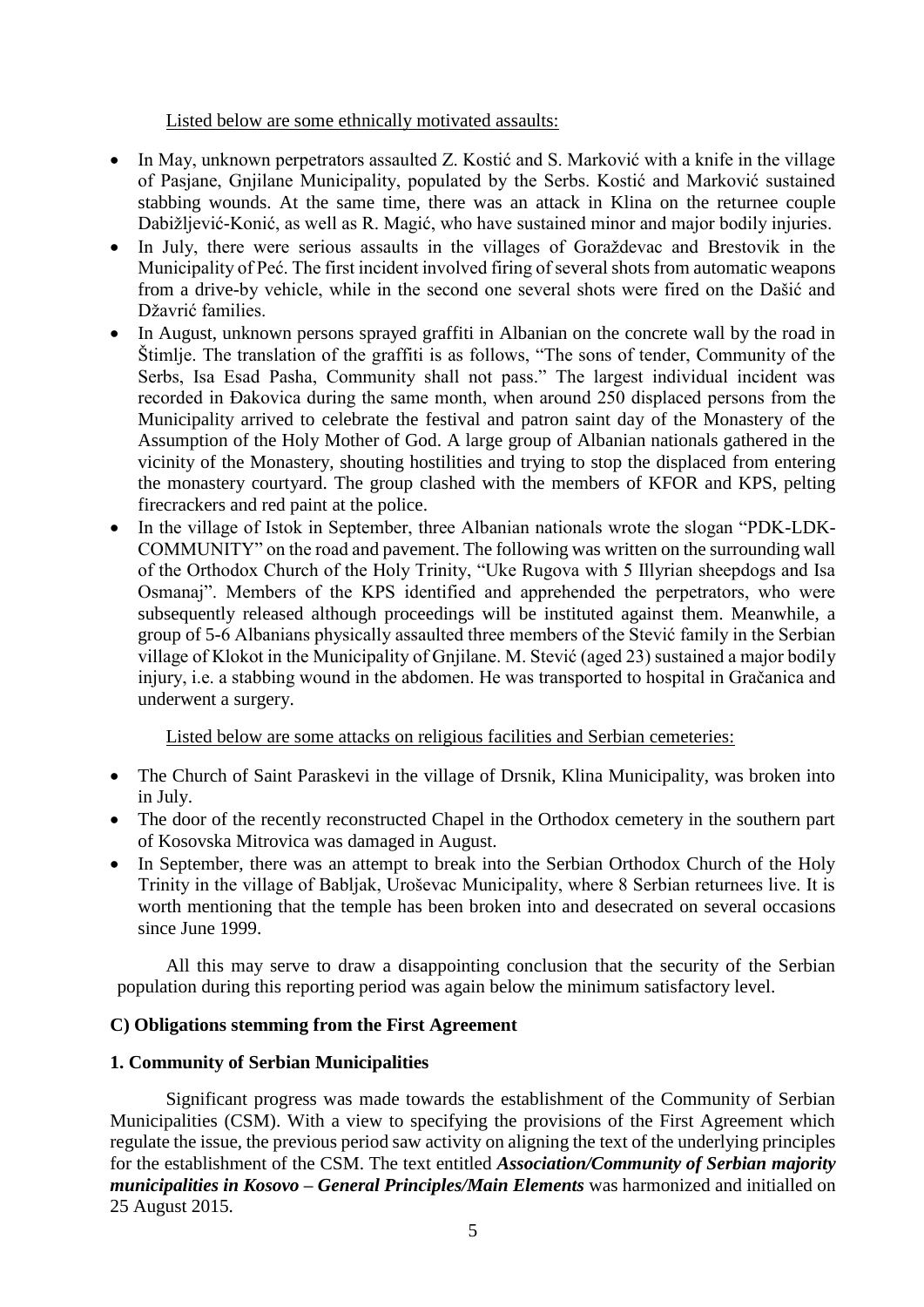The document sets out seven underlying principles of the CSM: legal framework, objectives, organisational structure, relations with the central authorities, legal capacity, budget and funding, as well as general and final provisions.

It was agreed that the legal framework for the establishment of the CSM would include the First Agreement, the Law on Ratification of the First Agreement and Kosovo legislation. In addition, the so-called Government of Kosovo will adopt a Decree to incorporate the Community into the legal system of Kosovo, which decree will then be subject to verification on the part of the Constitutional Court of Kosovo.

The CSM will have public competences and functions, which will be reflected primarily in full overview in the areas of local economy, education, health and social care, urban and rural planning. In addition to the competences provided for by the document, the Community may subsequently be delegated other competences by the participating municipalities and central authorities.

It was agreed that the bodies of the Community would comprise the Assembly, President, Council, Board, Administration and Complaints Office.

With regard to the relationship between the Community and central authorities, it was agreed that the CSM would represent and protect the rights and interests of members of the Serbian community by having the right to propose amendments to laws in the areas within its competence, to initiate proceedings before courts, including the Constitutional Court, with a view to protecting the rights and interests of the CSM and members of the Serbian community, as well as to monitor the activities of the central authorities. The CSM will have the right to nominate its representatives in the central authorities, including a member of the Consultative Council for the Communities and the Regional Police Commander.

The Community will have full legal capacity, including the right to own property and companies, and to conclude all types of contracts. Further, it will have its budget and will be funded from the contributions of the participating municipalities, fees for the services provided, transfers of the central authorities, and donations of the Republic of Serbia, international and other organisations. The Community will have its symbols and it will be open to other municipalities with the consent of the participating municipalities. It will only be possible to dissolve it by virtue of a two-third decision of its member municipalities.

It is set forth under the Principles that no later than four months as of the day when they were agreed upon in Brussels, the Management Team will draw up the Draft Statute of the CSM, which will then be presented within the framework of the high-level dialogue.

Pursuant to Point 2 of the Principles, the passing of the Decree on the Establishment of the CSM will be a precondition for the Management Team to commence drafting the Statute. Priština has still not passed the decree in question, which will additionally postpone the passing of the Statute of the CSM, and by extension the entire process of the establishment of the CSM.

It would be imperative that Priština take the necessary steps in the upcoming period to discharge the obligations assumed, so as to create preconditions for the Management Team to start working.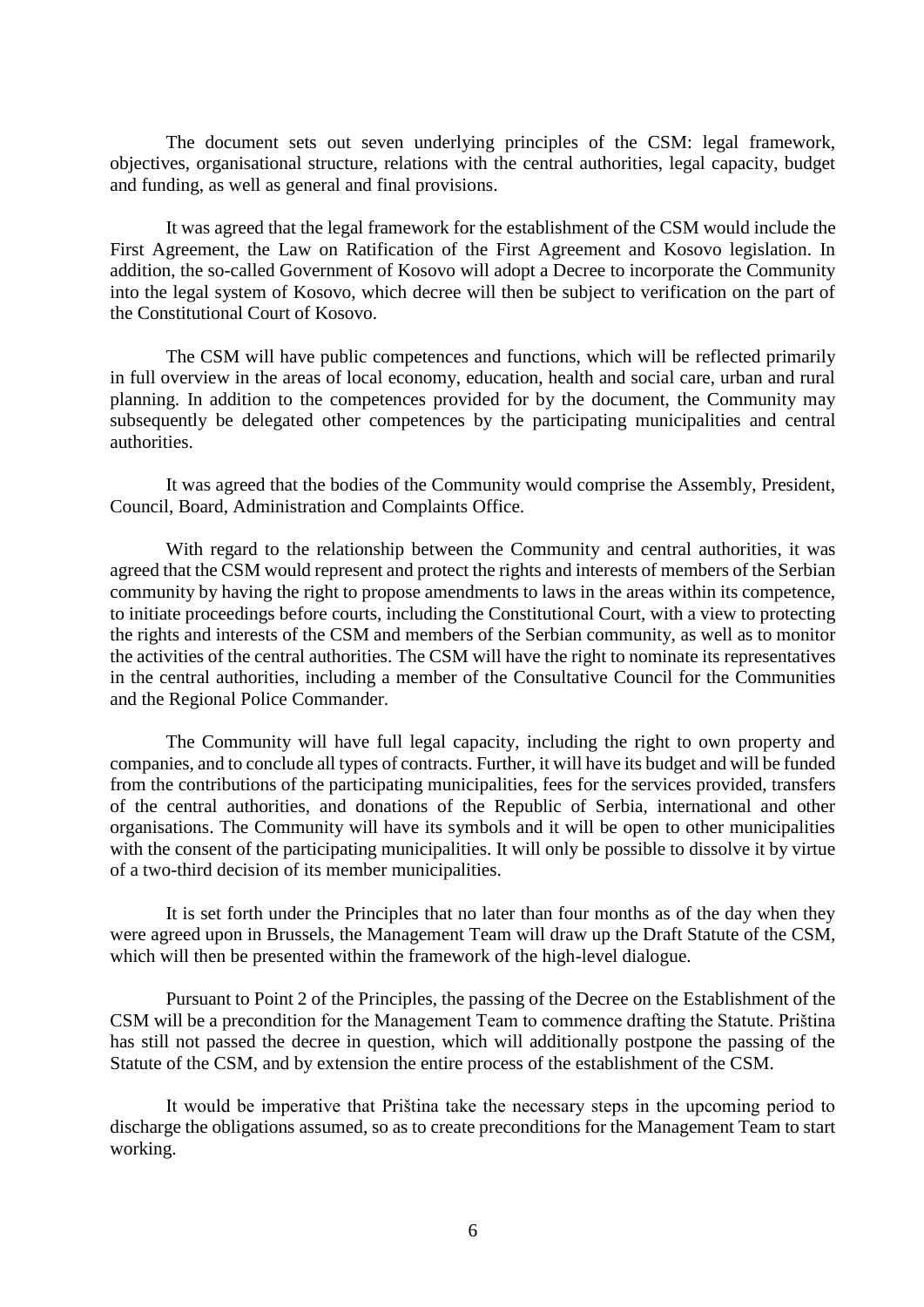#### **2. Police**

With regard to the integration of police staff, the Republic of Serbia discharged all its obligations stemming from the First Agreement and the Implementation Plan. However, there are still a number of problems regarding the integration of the Ministry of Interior (MoI) employees into security structures in Kosovo and Metohija.

No measures have been taken yet to integrate 23 former employees of the MoI, whose applications have been refused on the grounds of insufficiently clarified "security reasons". Furthermore, despite numerous promises by the EULEX and KPS, the integration of 77 MoI administrative and technical staff and 15 employees of the MoI Directorate for Food and Accommodation has not even commenced yet.

The only progress was made with respect to the integration of former employees of the Fire Department. Namely, in the previous period, under a provisional agreement between the head of the Office for the North of Kosovo and Metohija and the mayors of municipalities in the north of Kosovo and Metohija, 44 former employees of this department were integrated, whereas 20 members are still waiting for an adequate integration solution.

In the forthcoming period, the Republic of Serbia will continue to insist on Priština solving the issue of the integration of all MoI employees as soon as possible. `

The post of the Regional Commander of the Police Directorate of Kosovska Mitrovica – North is currently being held by an Acting Commander. The official appointment will only be possible after the Community of Serbian Municipalities is formed pursuant to Point 9 of the First Agreement. In view of that, it is expected that the applicable regulations in Kosovo and Metohija will be harmonised.

It is important to underscore that the heads of police administrations integrated into the security structures in Kosovo and Metohija are under constant pressure from Priština regarding the performance of their duties, which significantly affects their work. Furthermore, Priština is constantly trying to provoke division among the integrated employees of MoI and divide them into those supporting Priština and those supporting the Serbian side in the north of Kosovo and Metohija.

#### **3. Judiciary**

The implementation of the Agreement on Judiciary reached in February 2015 is underway. The Agreement sets forth the integration of judges, prosecutors and administrative staff into the system of Provisional Institutions of Self-Government (PISG) in Priština, as well as the provision and adaptation of premises designated for courts and prosecutors' offices. Despite the fact that under the Agreement the activities should have been completed by 1 September 2015, there are still a number of problems in their implementation.

With respect to the integration of judges and prosecutors, a competition for the selection of candidates for the posts reserved for members of the Serbian community was completed. Thirtyfour candidates were selected for the judge positions and nine candidates for the prosecutor positions, but they have still not been assigned their duties. Another problem is the fact that, after the competition had been completed, 14 judge positions and six prosecutor positions reserved for members of the Serbian community under the Agreement, remained vacant. It was agreed to reannounce the competition for those posts.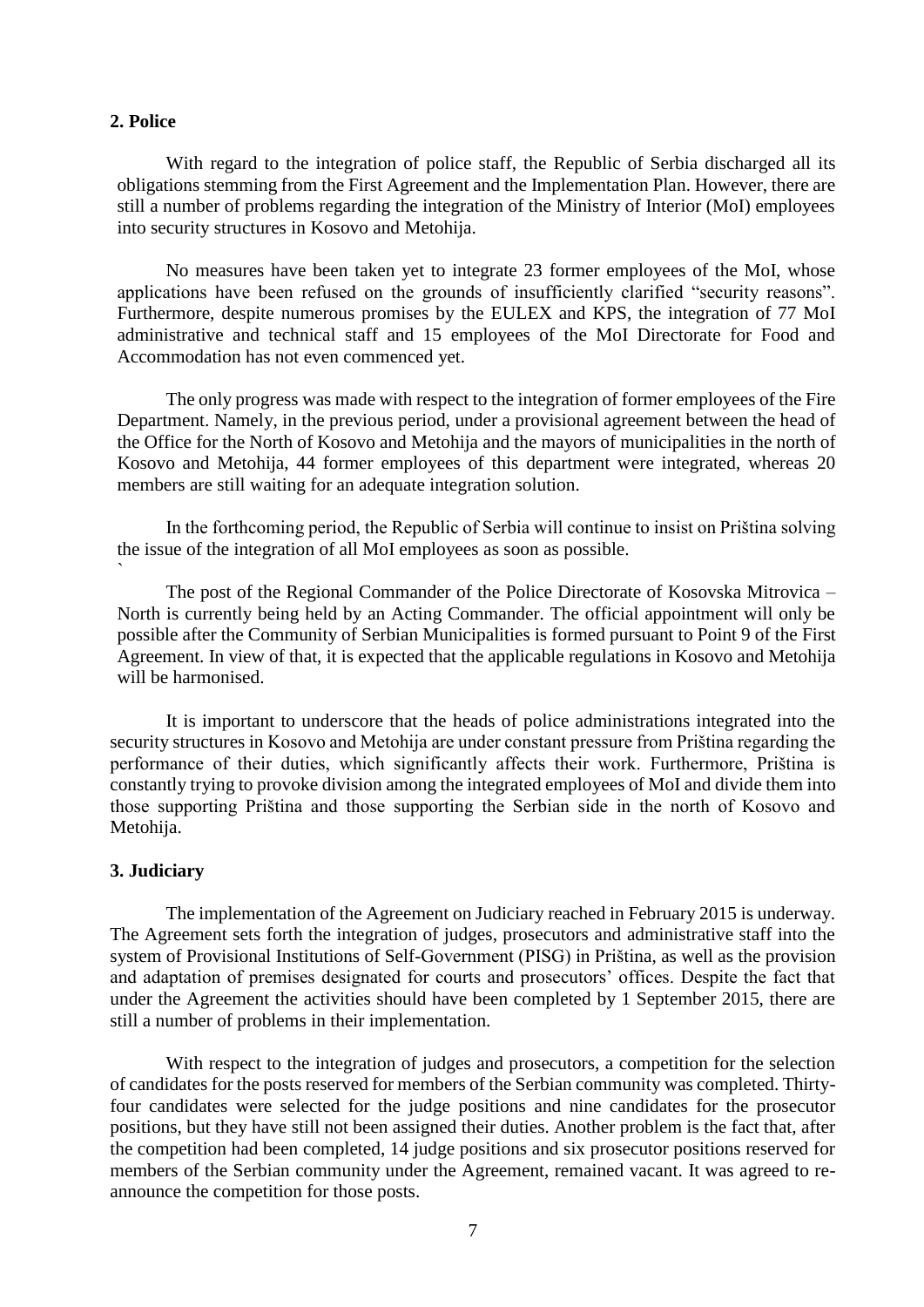In regard to the integration of administrative staff, no competition has been announced for the agreed posts<sup>1</sup> yet, nor has agreement on managerial administrative posts in courts and prosecutors' offices been reached.<sup>2</sup>

There is also a problem of premises to accommodate courts and prosecutors' offices, since the Priština party failed to provide appropriate premises and complete their adaptation within the stipulated timeframes. The Serbian party discharged its obligations regarding this issue and completed work on the buildings designated for courts in Mitrovica North and Leposavić.

#### **4. Energy**

 $\overline{a}$ 

In the framework of the political dialogue, intensive discussions were held regarding the implementation of the Arrangements in the field of energy of 8 September 2013. The Republic of Serbia discharged all its obligations under the Arrangements and the Action Plan, whereas Priština constantly refused to fulfil its obligations, invoking a different interpretation of the Arrangements<sup>3</sup>.

In order to resolve such situation, on 25 August the sides initialled the Conclusions of the EU facilitator on the implementation of the 2013 Energy Agreement. The Conclusions provided for the PE *Elektroprivreda Srbije* (EPS) to establish two companies, *EPS trgovina* LLC for trading in electricity and *Elektrosever* LLC for supply and distribution services. The Conclusions specify the supply competences of *Elektrosever*, whereas distribution service competences will be further discussed with the EU facilitation.

On the other hand, it was agreed that the Republic of Serbia should support the efforts of the Kosovo Transmission System and Market Operator (KOSTT) to become a separate control area within the European Network of Transmission System Operators for Electricity (ENTSO-E).

Both parties stated that signing the document would not prejudge the status of property in Kosovo and Metohija, which will be discussed as a separate issue.

It was decided at an ENTSO-E session in Budva on 16 September that the cooperation between the companies dealing in transmission of electricity, PE *Elektromreža Srbije* (EMS) and KOSTT, will continue and that a so-called *Connection Agreement* will be signed between all ENTSO-E members, of the one part, and KOSTT, of the other part. This will enable KOSTT to become a separate control area. The said agreement shall become effective before Priština registers *Elektrosever* and issues a licence for the supply of electricity to it.

<sup>&</sup>lt;sup>1</sup> The competition includes 149 vacancies, out of which 115 for judicial administrative staff and 34 for prosecutorial administrative staff.

<sup>&</sup>lt;sup>2</sup> With respect to managerial administrative posts in courts and prosecutors' offices, the EU facilitator proposed that representatives of the Serbian community be appointed Deputy Secretary of the Appellate Court Department in Mitrovica, Deputy Secretary of the Basic Court in Mitrovica and Secretary of the Basic Prosecutor's Office in Mitrovica. As to the post of the head of the clerk's office, it was proposed that the Basic Court in Mitrovica should engage 2 heads of the clerk's office, an Albanian and a Serb. Such proposal is unacceptable to the Serbian party since the post of Secretary of the Basic Court is vital for the protection of interests of the local Serbian community, whereas the other posts offered have not been provided for under the applicable job classifications.

<sup>&</sup>lt;sup>3</sup> Belgrade repeatedly asked that Priština enable the registration of two companies in Kosovo and Metohija which would handle electricity trading and supply and distribution services, all in line with the Agreement. A particular problem was the issue of ownership over the electric distribution system in the north of Kosovo and Metohija. With respect to that, Belgrade continued insisting on acquiring a distribution system operator (DSO) licence for northern Kosovo and Metohija, whereas Priština remained strongly opposed to that.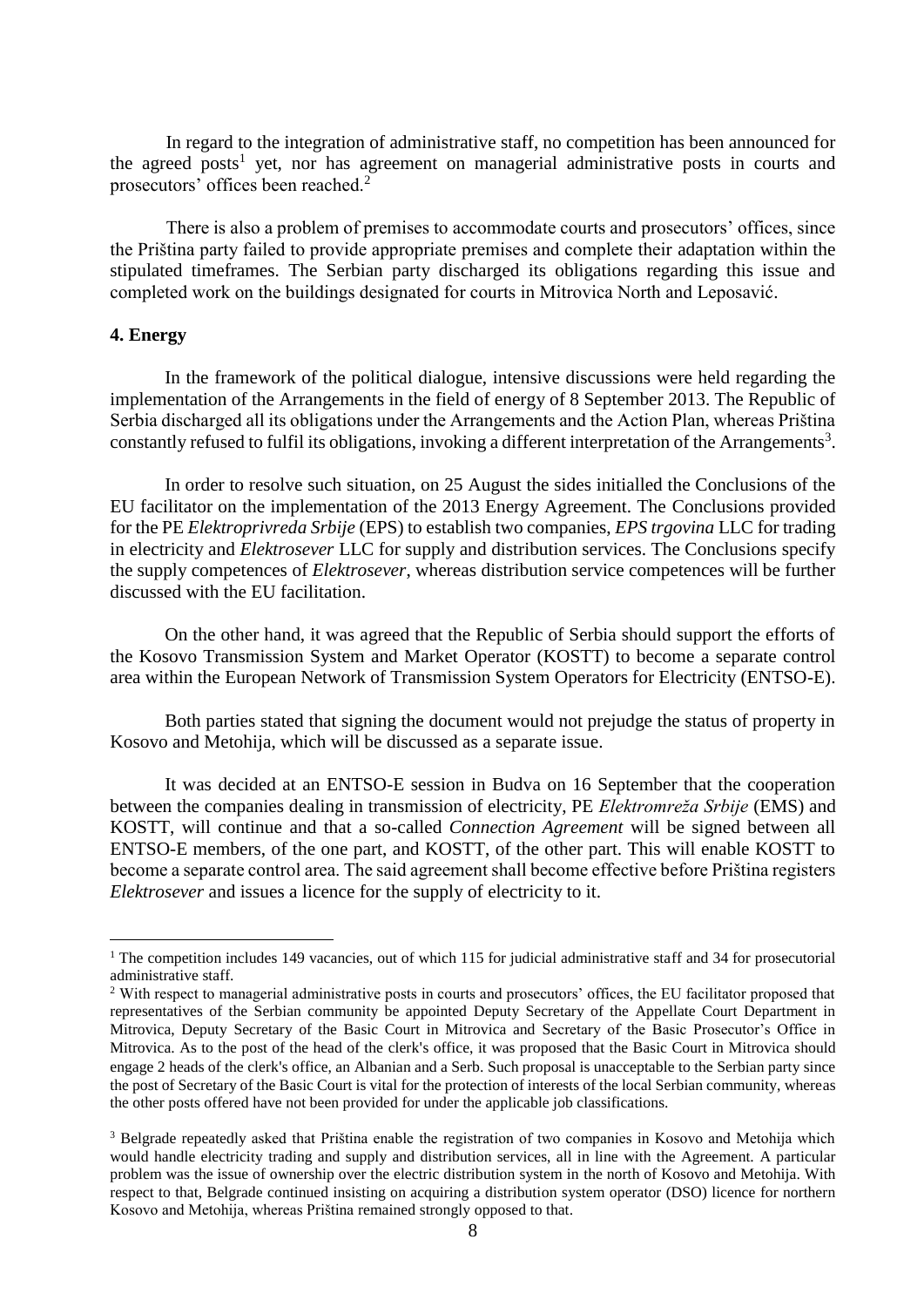Priština did not grant the registration of either *Elektrosever* or *EPS trgovina* within the agreed timeframe.

Namely, on 4 September PE EPS submitted the documentation for the registration of the two companies to the Kosovo Business Registration Agency (KBRA) in Priština. After five days, the Agency requested the submitted documentation to be corrected. Apart from political objections, one of the main requests of the Agency was that the documentation should specify the activities of the two companies in line with the nomenclature applied in Kosovo.

The applicable nomenclature recognises four types of activities: production, distribution, transmission and trade, which enables *EPS trgovina* to be registered under the code 3514 for the activity of 'trading in electricity'. The nomenclature, however, does not recognise the activities of supply and distribution services, agreed for *Elektrosever* under the Arrangements. In an attempt to approach the issue constructively, the Serbian party proposed a solution for the registration of *Elektrosever*<sup>4</sup> at the last meeting in Brussels. The proposal received the approval of EU representatives and is now pending the consent of Priština, so as to overcome all obstacles to further implementation of the Arrangements and the Action Plan.

### **5. Telecommunications**

 $\overline{a}$ 

In the previous period, the parties worked towards bringing into accord the wording of the Action Plan for the implementation of the Arrangements in the field of telecommunications of 8 September 2013. The wording of the Action Plan was agreed on 29 June and initialled on 25 August 2015.

It was agreed under the Action Plan that *Telekom Srbija* JSC should establish its daughter company for telecommunications (New Company) in Kosovo and Metohija. It is envisaged that the New Company should be granted a permanent licence for fixed telephony and a temporary authorisation for mobile telephony valid until 2017. The New Company will assume ownership of all the assets used by *Telekom Srbija* JSC in Kosovo and Metohija, as well as all its employees in Kosovo and Metohija.

The Autonomous Province of Kosovo and Metohija will be allocated a three-digit dial code  $(+383)$  designed for a geographic area within a state<sup>5</sup>.

The population of Kosovo and Metohija who will be using the services of the New Company will be able to dial numbers in other parts of Serbia without dialling the three-digit code. The same principle will apply when dialling numbers in Kosovo and Metohija from other parts of Serbia. All calls will be charged as they have been so far, i.e. without additional costs.

All activities envisaged under the Action Plan will be implemented simultaneously, so as to prevent one of the sides from evading its obligations.

The documentation which *Telekom Srbija* submitted for the purpose of registration was unjustifiably sent back several times for correction and adjustment in line with the legislation implemented in Kosovo and Metohija. This resulted in a delay in the implementation of the Action Plan and extension of all agreed timeframes by more than a month.

<sup>&</sup>lt;sup>4</sup> The Serbian party suggested that the problem be solved by combining the code and the description of activity, so as to enable registration, establishment and issuance of an appropriate licence to *Elektrosever*.

<sup>&</sup>lt;sup>5</sup> In line with the regulation of the International Telecommunication Union (ITU) *Number E 164 point 4.1* Kosovo\* may be allocated a dial code designed for a geographic area within a state.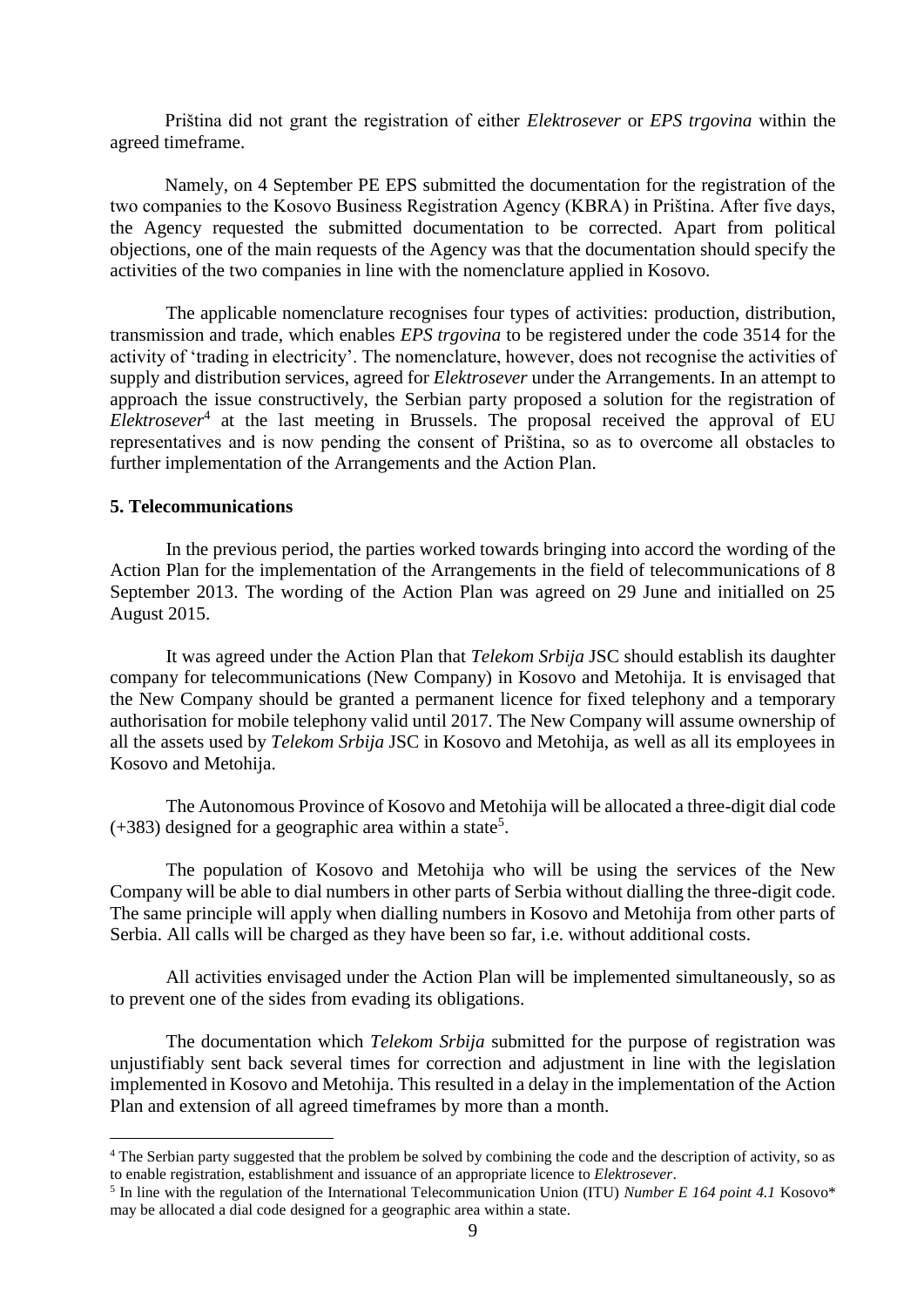#### **6. European integration**

Since the European Union formally opened negotiations with the Republic of Serbia on 21 January 2014, the country has been working towards the opening of Chapter 35 entitled 'Other Issues' devoted to full normalisation of relations with Priština.<sup>6</sup>

Progress was made in the dialogue between Belgrade and Priština on 25 August 2015 by signing four agreements of key importance to the opening of Chapter 35 (Association/Community of Serbian majority municipalities in Kosovo – General Principles/Main Elements, Conclusions of the EU facilitator on the implementation of the 2013 Energy Agreement, Working Group Freedom of Movement/Bridge Conclusions and Telecommunications Action Plan).

The European Union assessed that, at this stage, Serbia met all the requirements set. Therefore, the European Commission and the European External Affairs Service initiated the preparation of the Screening Report and Draft Common Position (DCP) for Chapter 35, which will be submitted for consideration to the Committee on EU Enlargement of the Council of the European Union (COELA).

Our party submitted its objections to and comments on the said report. The final Screening Report is expected to be delivered in the nearest future, including the recommendations that Serbia should implement in the forthcoming period so that the negotiations on Chapter 35 could be officially opened by the end of 2015.

#### **D) Obligations stemming from Technical Agreements**

#### **1. Cadastre**

 $\overline{a}$ 

In the previous period the Republic of Serbia continued discharging its obligations in line with the Technical Agreement on Cadastral Records.

The EU-funded project *Exchange of Cadastral Records between Belgrade and Priština* envisages that the Republic Geodetic Authority should digitise pre-1999 cadastral records relocated from Kosovo and Metohija. To this day, the documentation for 903 cadastral municipalities has been scanned (out of the total of  $1300$ ).<sup>7</sup> What remains is to process the documentation for other 83 cadastral municipalities<sup>8</sup>, whereas for 314 cadastral municipalities<sup>9</sup> there are no cadastral records since they have not been relocated from Kosovo and Metohija. The process is expected to be completed by March 2016.

<sup>&</sup>lt;sup>6</sup> The negotiation process comprises 35 chapters, the last of which, Chapter 35, is of vital importance and is to be opened first and closed last.

 $7^7$ A total of 2,842,540 images have been scanned, which amounts to over 4 million pages. Out of this number, 1,125,709 images have been scanned in the last five months.

<sup>8</sup> For the municipalities of Priština, Zvečan and Obilić.

<sup>9</sup> The said cadastral municipalities are part of municipalities of Istok, Peć, Klina, Dečani, Orahovac, Gora and Kačanik.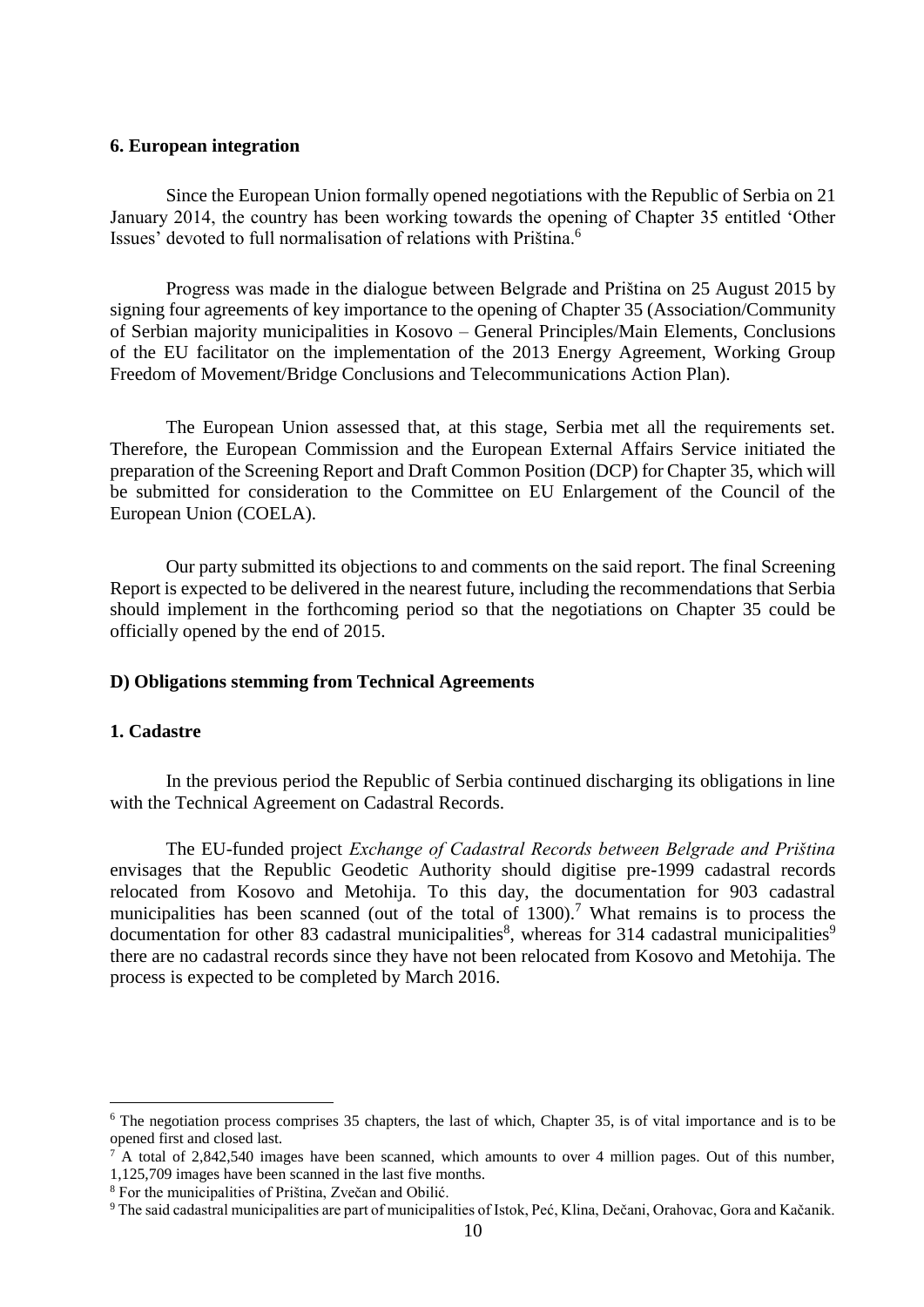As for the other obligations stipulated by the Agreement on Cadastral Records, it can be noted that no progress whatsoever has been made. Namely, bodies which are to compare cadastral records and adjudicate in disputable cases have not been established yet. These bodies are as follows:

- The Technical Agency envisaged by Point 2 of the Agreement, whose members are to be selected by the EU with the consent of both parties and whose task is to compare cadastral records.
- The Tripartite Implementation Group envisaged by Point 2 of the Agreement, which is to oversee the operation of the Technical Agency and which is to comprise cadastral experts from both parties headed by the EU.
- The first-instance adjudication mechanism, i.e. the Commission consisting of international and Kosovo cadastral and property experts, most of whom are to be appointed by the EU Special Representative, taking into account the interests of all interested communities. In line with Point 4 of the Agreement, the said Commission should decide on the correctness of a cadastral entry in cases where the comparison shows records not to be the same.
- The Special Panel within the Kosovo Supreme Court, consisting mostly of international judges who are to act as a second-instance mechanism on the appeals of interested persons against the decisions of the Commission (first-instance decisions).

In addition, the Draft Law on Kosovo Property Comparison and Verification Agency prepared by Priština is still on the table and under consideration of the so-called Assembly of Kosovo. The provisions of the said Draft are entirely in contradiction to the Agreement on Cadastral Records, and its adoption would pave the way for the legalisation of illegally usurped property of Serbs.<sup>10</sup> No representatives of Belgrade, the Serbian community in Kosovo and Metohija and the associations of internally displaced persons participated in the drafting of the Law, despite the fact that the said law is of vital importance to resolving the issue of property of the Serbian people in Kosovo and Metohija.

The Republic of Serbia asked EU representatives that the implementation of the Agreement on Cadastral Records should start and that the stipulated bodies be formed without delay. In late September, the implementation of the Agreement on Cadastral Records became a topic of discussion again.

#### **2. Civil registry books**

The Republic of Serbia fully pursued its obligations stemming from the Agreement on Civil Registry Books.

#### **3. Customs stamp**

 $\overline{a}$ 

The Agreement on Customs Stamps is fully implemented. Solutions of this Agreement are used in all documents related to the transport of goods (veterinary certificates, phytosanitary certificates, etc.).

 $10$  The Draft Law provides for the establishment of the Kosovo Property Comparison and Verification Agency, despite the fact that its establishment is not envisaged by the Technical Agreement. The said Agency is to compare cadastral records and decide on the correctness of cadastral records in cases where the comparison shows records not to be the same. The provisions in question are evidently in violation of Points 2 and 4 of the Technical Agreement, which expressly stipulate that these competences will be exercised by the Technical Agency, i.e. the Commission (the firstinstance adjudication mechanism). No seats whatsoever are reserved for members of the Serbian community in the key bodies of the new Agency.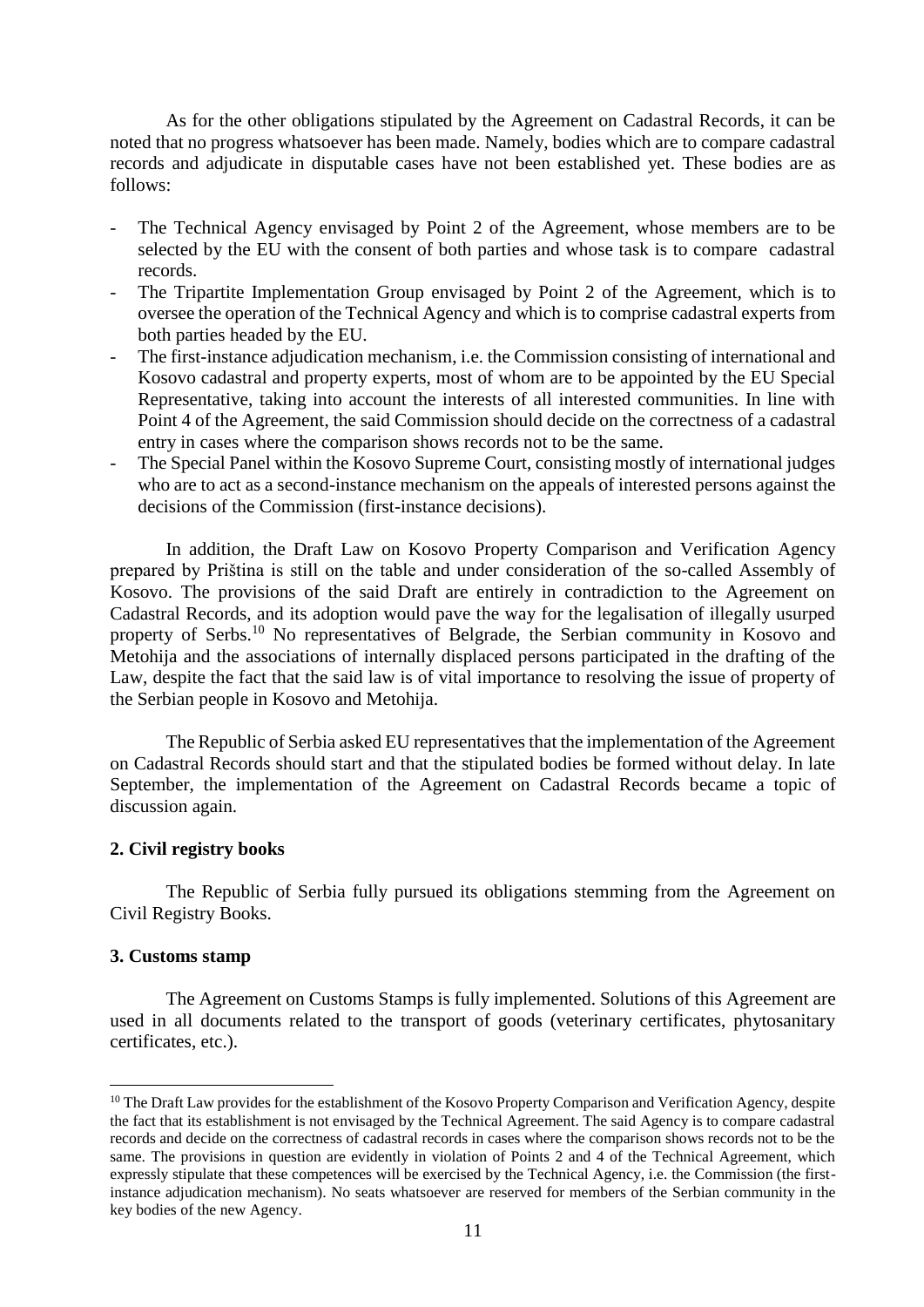#### **4. University diplomas**

The Republic of Serbia fully pursued all its obligations in order to facilitate the implementation of the Agreement on Diplomas<sup>11</sup>. Necessary legislation regulating the procedure for the recognition of diplomas issued in Kosovo and Metohija in accordance with the Agreement<sup>12</sup> has been adopted. In addition, the amendments of the Law on High Education, which were adopted in September 2015, facilitate the procedure of recognition of university diplomas within the Ministry of Education, Science and Technological Development, for the employment purposes<sup>13</sup>. These amendments, which will become effective from October 1, 2015, will significantly expedite the procedure of recognition of diplomas, and reduce the costs.

By contrast, four years after the Agreement on University Diplomas has been signed, Priština has still not enacted the legislation necessary to allow for the diplomas notarized by the certification of the European University Association (EAU) in Brussels to be recognized and used in Kosovo and Metohija.

This has led to a standstill in the implementation of the Agreement on University Diplomas, which was further exacerbated by the lack of intermediaries in this process, facilitating submission of applications for the EAU certificates in accordance with the Agreement<sup>14</sup>.

Refusal of Priština to recognize diplomas issued by the University of Priština temporarily dislocated to Kosovska Mitrovica, even those certified by the EAU, remains an outstanding issue. Its resolution is of great importance since mostly affects Serbian population in Kosovo and Metohija, who rely on the recognition of their qualifications to gain employment in the institutions in Kosovo and Metohija.

The issue of the implementation of the Agreement on Diplomas is expected to be resolved in the continuation of the dialogue in Brussels. In addition, the issue of recognition of diplomas for various academic titles (BA, MA and PhD studies) encompassed by the Agreement will be tackled, as well as the possibility of expanding the field of application of the Agreement to high school diplomas.

#### **5. Freedom of movement**

 $\overline{a}$ 

The freedom of movement regime over the past period proceeded in accordance with the Agreement on the freedom of movement.

<sup>&</sup>lt;sup>11</sup> The Agreement on Diplomas envisages mutual recognition of the diplomas issued by the universities in Kosovo and Metohija and the rest of Serbia. In order for a diploma to be recognized in accordance with the Agreement, it must previously be certified by the European University Association (EUA) in Brussels. After the EUA has granted its certificate, each party pursues the procedure of diploma recognition, in line with its respective regulations.

<sup>&</sup>lt;sup>12</sup> Regulation has been passed on the special manner of recognition of higher education documents and on evaluation of study programs of the universities from the territory of Kosovo and Metohija, operating in accordance with UN Security Council Resolution 1244.

<sup>&</sup>lt;sup>13</sup> To this purpose the Ministry has established the Centre for Information on the recognition of higher education qualifications and for diploma recognition for employment purposes (ENIC/NARIC Center). This center, which is envisaged under the Law on Higher Education, is part of the international network of centers for information about recognition and for recognition of foreign higher education qualifications. The center will authenticate diplomas and will be obliged to issue a decision on the recognition of diplomas within 90 days.

<sup>&</sup>lt;sup>14</sup> In order to facilitate the implementation of the Agreement, in February 2012, EU contracted NGO "Spark", through which were submitted requests for EAU certificates. SPARK's mandate expired on July 2014 and since then there have been no intermediaries in this process.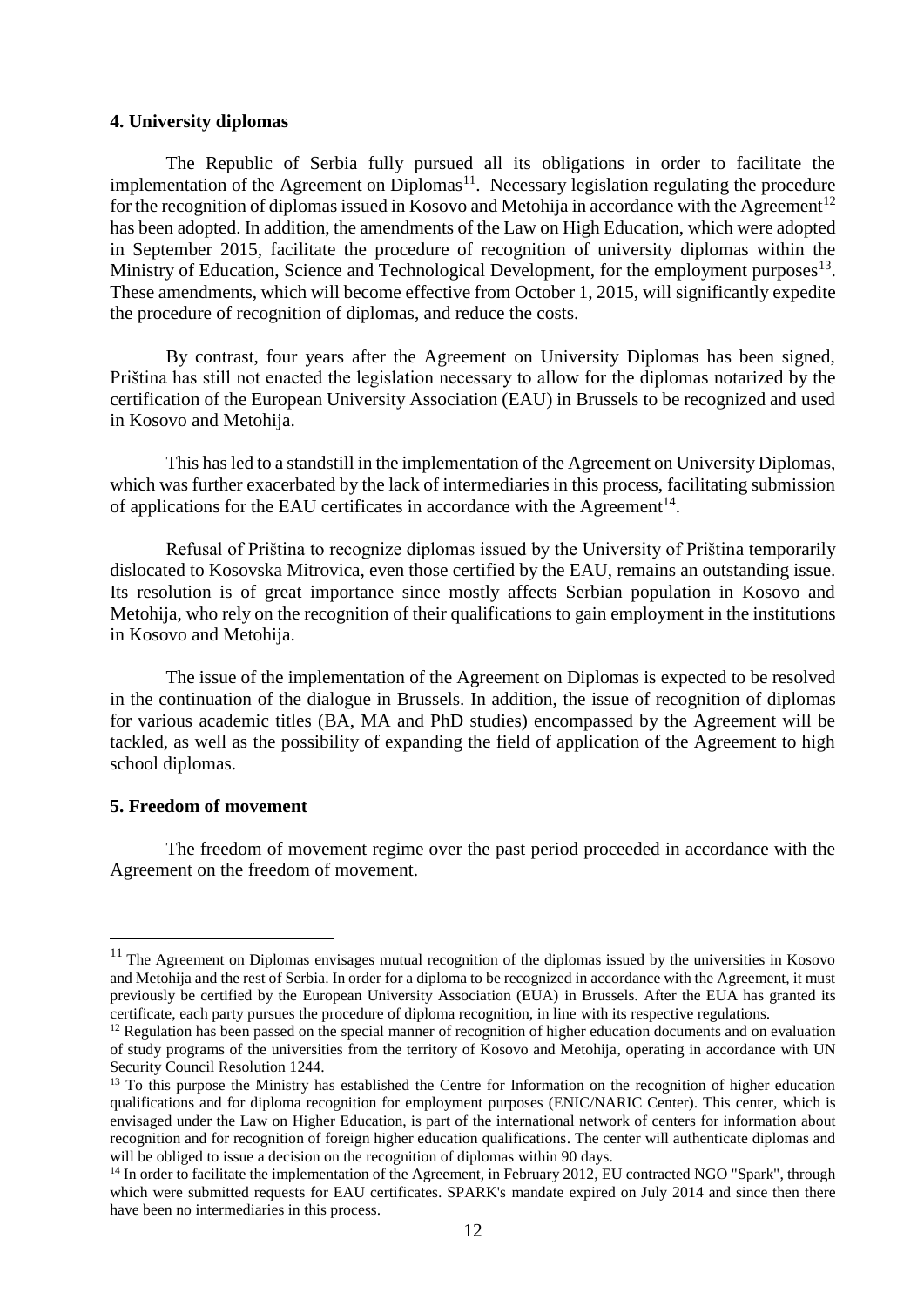The agreement is still applied to six joint crossing points and the following border crossings: Preševo, Gradina, Batrovci, Šid, Kelebija, Horgoš, Belgrade Airport and Niš Airport.

Persons from Kosovo and Metohija cross the administrative lines with an ID card and an entry/exit document which is issued on administrative crossing. To improve the implementation of the Agreement and ensure the exercise of the freedom of movement, the validity of this document has been extended to  $60 \text{ days}^{15}$ . During this period, multiple crossings of the administrative border are possible, each instance of crossing electronically recorded. These changes became effective on 21 September 2015.

When vehicles with "RKS" registration plates cross the administrative line, they are issued temporary licence plates (the so-called "PROBA" ["TRIAL"] plates) and a certificate to use them. Starting from September 21, 2015, the costs of issuing "TRIAL" plates have been significantly reduced, and their validity has been extended to 60 days.

As to the abuse of the right to freedom of movement, the past period saw a drastic reduction of the number of persons from the territory of Kosovo and Metohija who tried to illegally cross the state border for the purpose of traveling to the member states of the European Union. From April through September, a total of 64 persons were seized in an attempt to illegally cross the border, of which 59 at the border with Hungary, and 3 persons on the Croatian border. No criminal groups engaged in human trafficking have been detected during this period.

#### **6. Regional representation**

The Agreement on regional representation and cooperation reached on 24 February 2012 is successfully implemented. Persistent commitment of the Republic of Serbia to intensify all forms of regional cooperation, in line with this agreement, contributes to the stability of the region, its international affirmation and European integrations. During the previous period, the PISG representatives from Priština were enabled status-neutral participation in numerous regional conferences and fora<sup>16</sup>.

Among the most important are as follows: regional seminar on "Protection of Cultural Property in South-East Europe" held in Belgrade from 5 to 6 June 2015; a meeting in the framework of the "Crans Montana" forum, held in Brussels from 10 to 13 June; seminar of the anti-fraud systems (AFCOS), held in Belgrade from 17 to 19 June; Conference of the Global Security Forum (GLOBSEK), held in Bratislava from 19 to 21 June; Conference on the Albanian-Serbian relations building, which took place in the southern part of Kosovska Mitrovica, on September 3; conference on "The integration of a gender perspective in the security sector", organized by the OSCE Mission in Kosovo (OMIK) from 22 to 23 September; meeting of the Chiefs-of-Staff of the US-Adriatic Charter (A5), which took place in Bosnia and Herzegovina from 16 to 18 September 2015.

 $\overline{a}$ 

 $15$  The entry/exit document previously lasted 15 days.

<sup>&</sup>lt;sup>16</sup> In accordance with the agreement on regional representation, within the framework of regional cooperation for the PISG representatives in Priština used denomination such as "Kosovo \*" with a footnote which reads, "This designation is without prejudice to the status and in line with UN Security Council Resolution 1244 and the opinion of international Court of Justice on the Kosovo Declaration of Independence."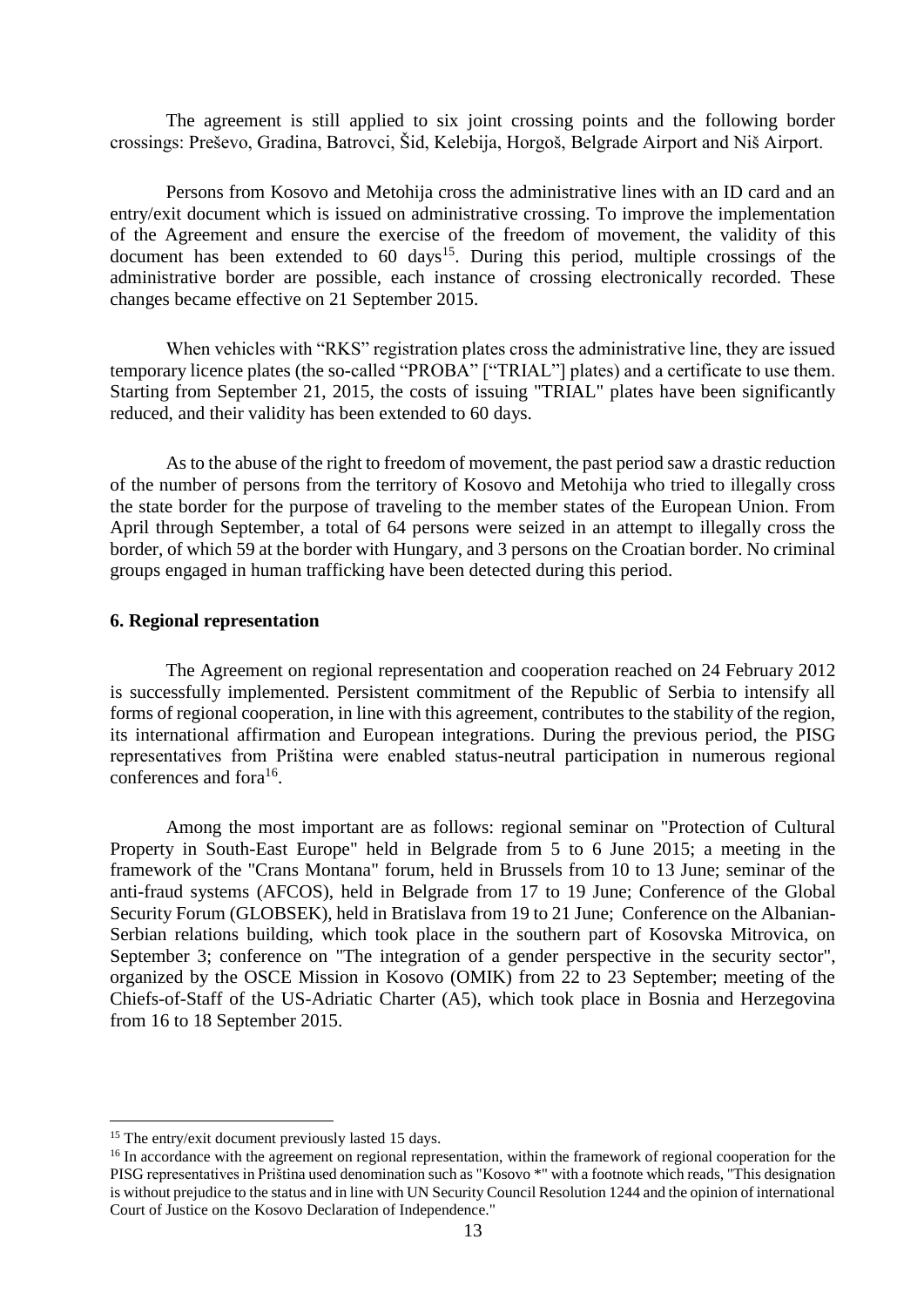Cooperation has also been continued in the framework of implementing projects and programs of the Regional Environmental Center (REC) for Central and Eastern Europe, which is already operating in Kosovo and Metohija through the REC Office in Priština.

At the meeting of the Migration, Asylum, Refugees Regional Initiative (MARRI) in Skopje in June 2015, constructive approach of the representatives of the Republic of Serbia facilitated that Kosovo\* be granted the status of participant within the framework of this initiative. Representatives of Kosovo\* also freely participate in the work of the Regional Cooperation Council (RSS) and the Southeast European Cooperation Process (SEECP).

In the future the Republic of Serbia will continue to respect the provisions of the Arrangement and advocate for more comprehensive regional cooperation, naturally, with respect for the principle of status neutrality.

#### **7. Integrated boundary management (IBM)**

The Republic of Serbia fully observes the Agreed conclusions on the IBM and the Technical Protocol on the implementation of IBM.

The functioning of all six joint crossing points (JCS) is successful.

At a meeting in Brussels held on 21 May 2015, construction of two new joint crossing points, Rajetići/Izvor and Kapija/Vrapce, has been agreed. Completion of these joint crossing points is expected in mid-2016.

Meetings at the local, regional and central level have been held in accordance with the agreed schedule. However, owing to their successful cooperation, the sides have agreed to start holding the bi-weekly, instead of weekly local meetings starting from August 2015, while regional meetings would be bi-monthly, instead of monthly. The next meeting at the central level will be held on 7 October 2015 in Belgrade.

In September 2015, after a prolonged delay, provision of mutual legal assistance through the letters rogatory was resumed. It was agreed that in the future this procedure would be carried out via the EU Delegation in Belgrade and EU Office in Priština instead of through EULEX, as previously agreed.

Full implementation of the SEED system started on 21 September 2015. Thus the exchange of information between the customs service of the Republic of Serbia and the PISG in Priština has been extended to all procedures involved in the traffic of road freight vehicles across the administrative line.

The process of electronic correspondence between the Customs Administration of the Republic of Serbia and the so-called Kosovo Customs has also been simplified. Correspondence is now conducted only via the email of the EU IMB Facilitation Office, without the mediation of the Ministry of Interior of the Republic of Serbia.

The status-neutral model of the Certificate of Pharmaceutical Products (CPP) has also been harmonized. It enables licensing of medicines and medical devices manufactured in the Republic of Serbia (outside of Kosovo and Metohija) and their distribution and sales in Kosovo and Metohija, and vice versa.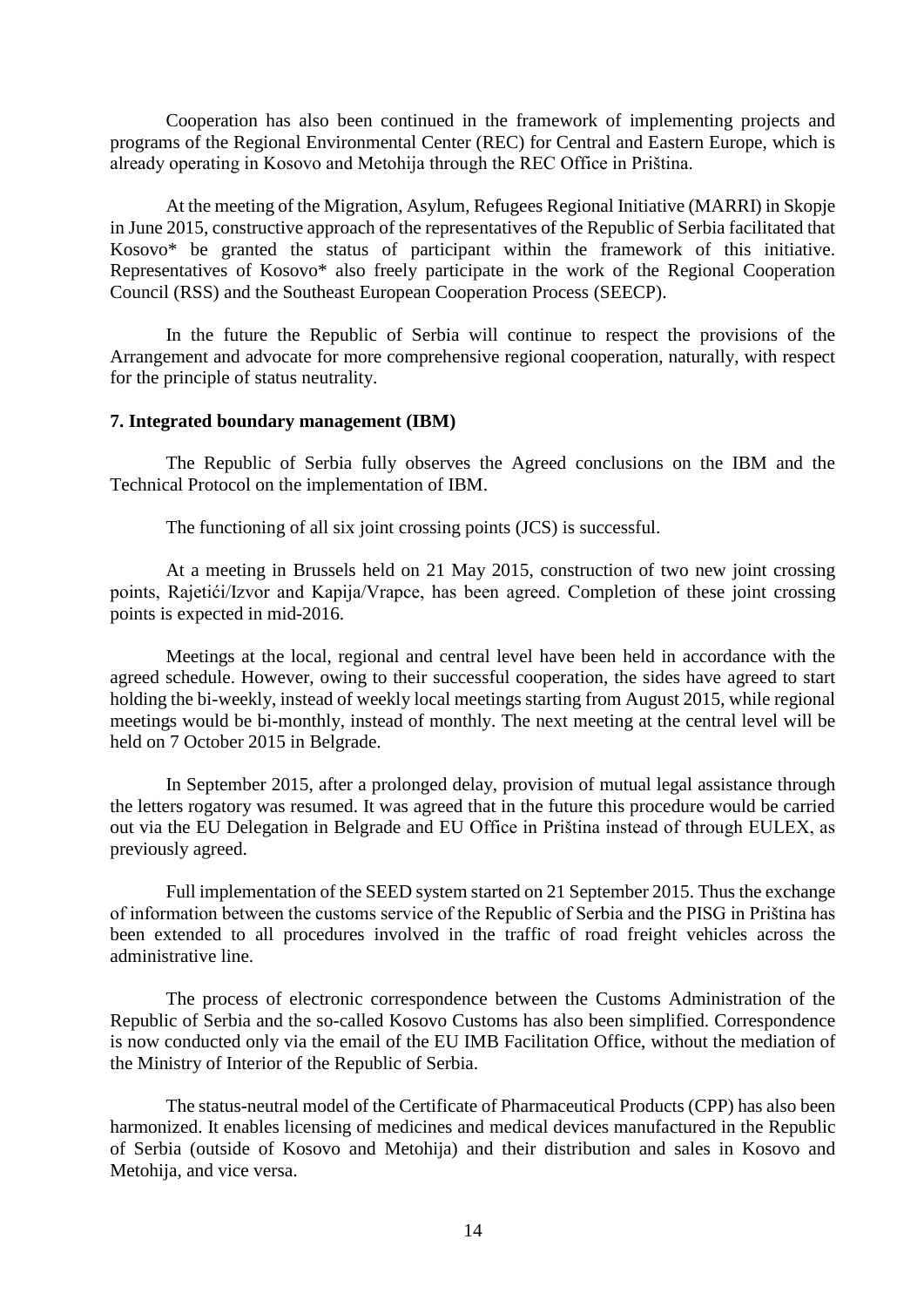#### **8. Liaison Officers**

The functioning of the system established by the exchange of Liaison Officers has continued to run in a satisfactory manner during this period. Successful cooperation between the liaison officers has continued, both mutually and with the institutions and the international missions in Belgrade and Priština.

In accordance with the agreement from Brussels dated 14 November 2014, placing under the jurisdiction of the liaison officers the process of announcing "official visits", a total of 116 "official visits" to Kosovo and Metohija have been arranged, including the visits at the highest level (Prime Minister, Deputy Prime Minister, ministers, etc.), followed by the first visit of FC "Red Star" to Gračanica, where an exhibition match was played with the local football team.

The Belgrade's Liaison Officer to Priština frequently visits Serbian communities in Kosovo and Metohija, as well as the facilities of the Serbian Orthodox Church, in order to provide various forms of assistance and support, as well as increase the level of safety of the population there. An example of that is putting a stop to the wave of violence in Goraždevac, in cooperation with EULEX and the KPS.

The Belgrade's Liaison Officer to Priština has an important role in solving a number of problems, both those related to the implementation of the agreement, and those concerning the everyday life of the citizens. He mediates in ensuring supply of medical institutions of the Republic of Serbia in Kosovo and Metohija. Over the last six months, these institutions have received medicines and medical equipment worth over 150 million RSD. Also, the Liaison Officer is actively engaged in resolving problems involved in the delivery of textbooks for primary and secondary schools in Kosovo and Metohija.

Owing to the successful cooperation with the so-called Kosovo Customs, numerous donations for Kosovo and Metohija have been realized, while many problems encountered by the Serbian businessmen have been resolved.

#### **E) Other topics**

#### **1. The collection of customs duties**

The Republic of Serbia complies with the commitments and collects all taxes in accordance with the Agreement on Customs.

#### **2. Development Fund for the North of Kosovo**

There are still problems concerning the functioning of the Development Fund for the North of Kosovo, established under Agreement on Customs from 2013. According to the information available to the Serbian side, eight million euro have been paid to the Fund so far. However, the Fund has yet to pass internal documents that would allow its operation, as well as the allocation of the collected funds and the financing of specific projects. It is expected that the above problems would be resolved in the future.

#### **3. Vehicle insurance**

Negotiations on vehicle insurance from the previous period resulted in signing of the Memorandum of Understanding between the Association of Insurers of Serbia (AIS) and the Kosovo Insurance Bureau (KIB), as mediated by the Council of Bureaux of the Green Card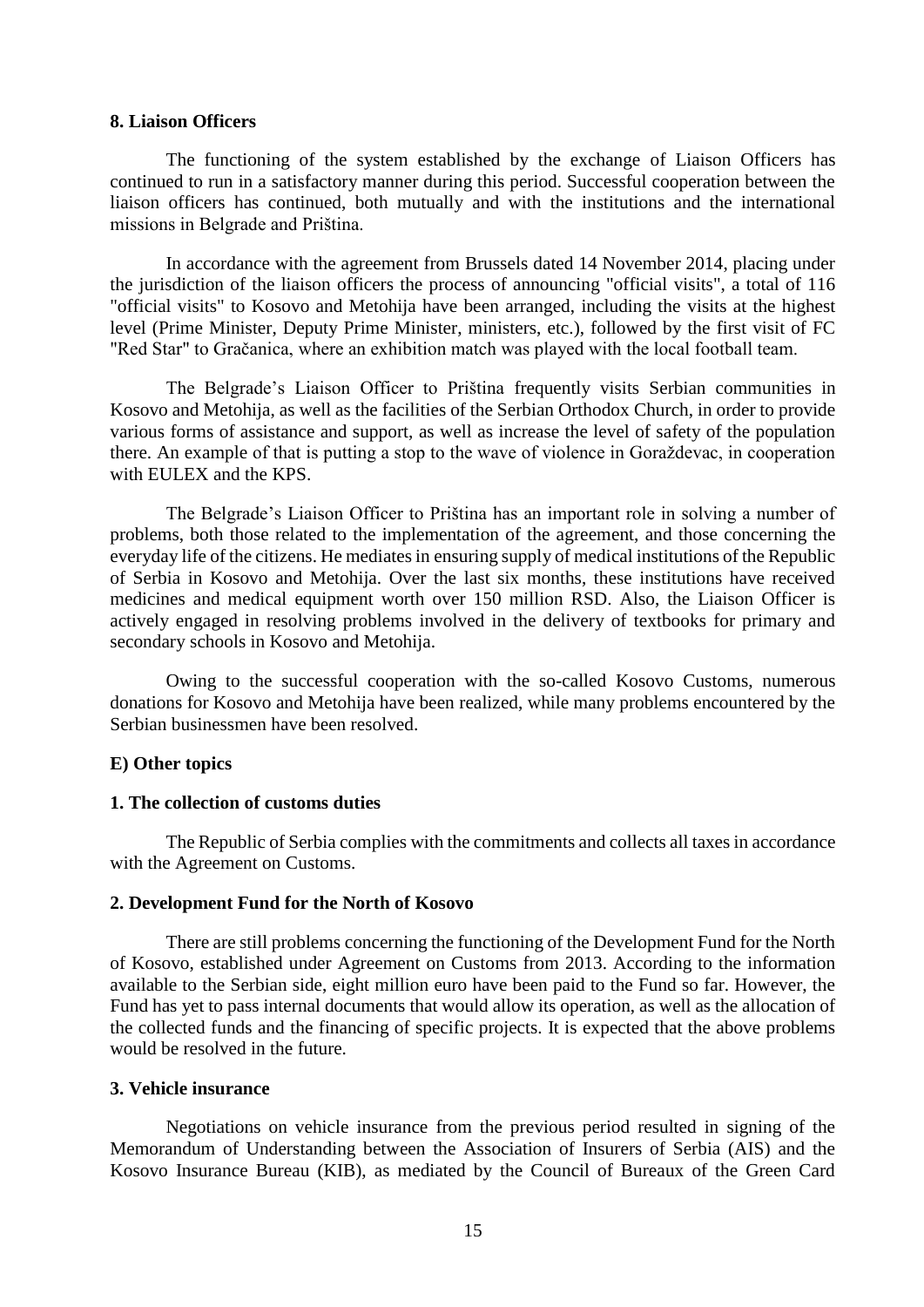System. The Memorandum was signed on June 23, and the implementation started on 12 August 2015.

This agreement stipulated mutual recognition of insurance policies for all vehicles entering central Serbia from the territory of Kosovo and Metohija, and vice versa. The control of possession and validity of the insurance policies is conducted at all six joint crossing points. In the event that the users of motor vehicles do not hold valid vehicle insurance when crossing the administrative line, they are obliged to conclude a contract on compulsory insurance. It was agreed that the processing and reimbursement of the claims for damages will be conducted by the Handling Bureau in accordance with the legislation of the party in whose territory the traffic accident took place. In accordance with the provisions of the Memorandum, the Guaranteeing Bureau will be obliged to refund the Handling Bureau of the other party with the full amount of compensation. Damage compensation claims of the injured parties originating from abroad are treated as claims by domestic injured parties. The MoU also specifies limits of insurance compensation.

In addition, the Memorandum provides for the establishment of a system of electronic verification of insurance policies at the administrative line, which provides greater security in terms of damage compensation and also reducing space for the smuggling of vehicles. The electronic system of policy verification will be established when the necessary equipment has been provided at the administrative crossings. It was agreed that the first step involves only a visual inspection of the insurance policy, and that the second phase, or the electronic verification of insurance policies, will begins once the conditions have been set in place.

The Memorandum establishes the institution of correspondents, which significantly reinforces the control mechanism of the handling of claims, prevention of fraud and possible augmentation of the amount of damage compensation. The signed Memorandum is quite successfully applied.

#### **4. Free trade**

Free trade between the Republic of Serbia and Kosovo and Metohija unfolds in accordance with the Central Europe Free Trade Agreement (*CEFTA*). For this area, also especially important is the Customs Stamp Agreement, as well as the Technical Protocol on the IBM Implementation, within which was concluded the Customs Agreement.

It should be noted that, in matters of the trading with central Serbia, the Provisional Institutions of Self-Government in Priština continue to act in contravention with the provisions of *CEFTA* Agreement.

One of the major problems concerns the inadequate determination of the basis for customs duties for levying duties on the construction material, and remains unresolved. Namely, Kosovo Customs Authority still refuses to determine the basis for customs duties according to transaction values. This results in a significant increase in product prices and a decline in competitiveness of the Serbian goods, given that the customs bases are thus increased by as much as 200% relative to the invoice value. This particular problem has been repeatedly emphasized in the meetings held within the *CEFTA.* At the meeting held in the framework of the Technical Dialogue between the Chambers of Commerce on July 3, 2015, it was agreed that the issue of customs bases would be resolved within two months. The solution, however, has not been reached yet.

Further to this, and contrary to legislation and practices within both *CEFTA* and the EU, Priština requests that veterinary certificates be supplied for certain products for which such certificates are normally not required. This problem has been settled but only partially, by agreeing that the products which contain a specific (minimal) percentage of ingredients of animal origin in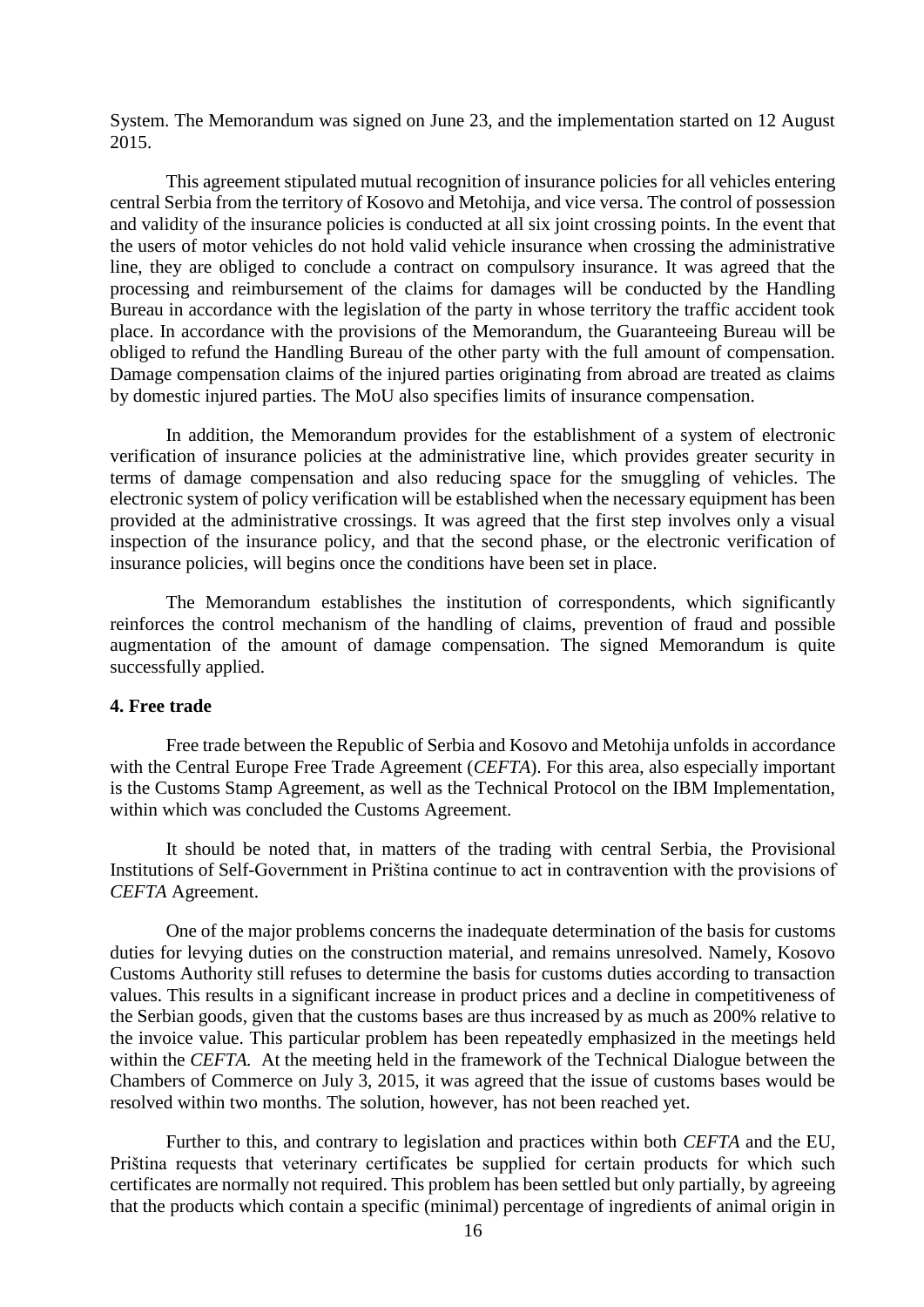addition to those of plant origin, would carry a harmonized certificate for mixed-origin products. At *CEFTA* meetings, and also at the meetings of Chambers of Commerce, it was proposed that no certificate should be required in the turnover of the above products.

Another persisting problem is inability to transport non-hazardous waste (paper, glass, scrap metal) from the territory of Kosovo and Metohija. This problem has already been repeatedly indicated by companies registered in central Serbia and by the representatives of the PISG in Priština. Efforts are underway to harmonize a model for a status-neutral solution to this problem.

The procedure of harmonizing veterinary certificate for the marketing of products of animal origin is currently ongoing.

Serbian economic operators and entrepreneurs from the North of Kosovo and Metohija still face the same problems as in the previous period. Namely, Serbian economic operators are unable to operate within Kosovo and Metohija unless registered with the Kosovo Business Registration Agency. Business people from the North of Kosovo and Metohija may not import goods from Serbia to the North of Kosovo and Metohija without adequate licenses; on top of that, they are forced to operate under temporary permits, extended on quarterly basis. Furthermore, those entrepreneurs from the North of Kosovo and Metohija who are not registered with the Kosovo Business Registration Agency, are only allowed to sell their goods to end users (buyers), since they are not included in the Kosovo\* fiscal system.

#### **5. The bridge and "Peace Park" in Kosovska Mitrovica**

Over the previous period, discussions were held concerning the opening of the bridge in Kosovska Mitrovica and identifying a comprehensive, durable and sustainable solution which would contribute to a security friendly environment.

The agreement was reached on August 25, 2015 at the meeting held in Brussels, with signed Conclusions of the Working Group on the Freedom of Movement/the Bridge.

In the Conclusions was agreed to settle the matter of demarcation of two municipalities, Brđani and Suvi Do, in Phase One. It was agreed to resolve the matter by October 10, by means of Memorandum of Understanding on the municipalities' development plans, municipal zoning maps and detailed regulatory plans, concluded between the relevant Ministries and the two Municipalities.

That would be followed by commencing activities on revitalizing the bridge and its adaptation for the traffic, in line with the technical recommendations and architectural project of June 29, 2015. The contractor will close both sides of the bridge by fixed road-shoulders and construction fences, and entry to the construction site will be possible from the southern access road.

Simultaneously with this, the Kralja Petra Street would be reconstructed and transformed into a pedestrian zone. Throughout this process, relevant Working Group and both Mayors of Northern and Southern Municipalities of Kosovska Mitrovica would be monitoring and reviewing political and security conditions of reconstruction, on a regular basis. It was foreseen that the works should be finalized by the end of June 2016.

#### **6. Civil protection**

The Agreement on Integration of the Civil Protection (CP) was reached on March 26, 2015 and its implementation began in line with the Action Plan.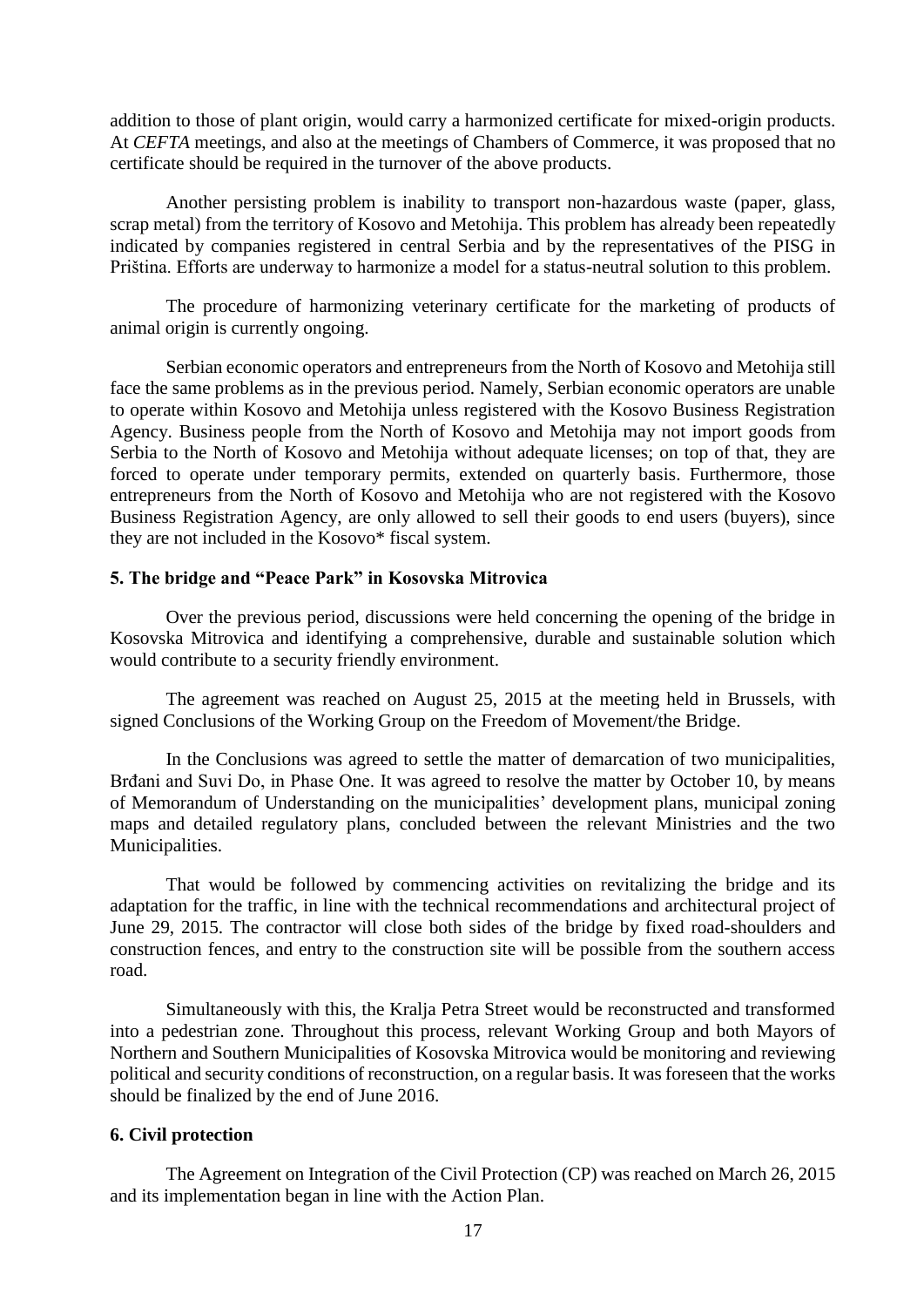The Serbian side has carried out all obligations stemming from this Agreement: the CP was dismantled, the CCTV system and containers were removed from the checkpoints, the previously used equipment and facilities were handed over. The container by the bridge in Kosovska Mitrovica was handed over on August 12, 2015, as the last one.

By contrast, Priština is defaulting on its obligations. The integration of 483 members of the CP into the Priština's PISG structures in the North of Kosovo and Metohija was to be completed by the end of August 2015. The Agreement stipulates that this procedure should be carried out in three phases. So far, only completed was the first phase, integration of 105 members of the CP in June 2015. The second phase was never initiated. For the second phase to commence, Priština needs to systemize jobs for 130 members of the CP in seven PISG institutions; thereupon would commence the third phase of integration of the remaining 248 members of the CP.

Due to Priština's delay in fulfilling these obligations, deadlines set under the Action Plan have been moved back. The key problems are: Priština failed to ensure conditions to carry out the anticipated dynamics of integration; administrative issues are addressed extremely slowly; there are no indications that job posts would be provided for 458 members of the CP (25 were given positions in the Penitentiary Department in North Mitrovica); no adequate equipment for furnishing work space has been provided.

For so long as Priština keeps failing to ensure the above-mentioned preconditions, the integration cannot be deemed completed. The Republic of Serbia will continue to provide the necessary financial and all other assistance to the members of the Civil Protection who have not been integrated to spare them from being left without financial income.

#### **7. Agreements and dialogue of Chambers of Commerce**

The Chamber of Commerce and Industry of Serbia (PKS) and the Kosovo Chamber of Commerce (PKK), under facilitation of the Eurochamber, have regular meetings aimed at enhancing economic cooperation. The basis of cooperation between the two Chambers is the adopted Memorandum of Understanding between the PKS and the PKK of July 24, 2013, with adjoining Annexes on Arbitration in Disputes and on Building Institutional Capacities.

On May 9, 2015, in Gračanica was held a meeting of businesspeople (*Business to Business*) attended by 70 leading regional companies. This meeting was held with a view to enhancing economic cooperation between the leading companies and as a contribution to the normalization and stabilization of the region. On the same occasion was signed the Annex to Memorandum of Understanding between the PKS and the PKK, on exchanging Chambers' representatives and housing them in the premises of EU Delegation in Belgrade and EU Office in Priština.

In the meetings of the PKS and the PKK held in Ankara on May 22, in Berlin on July 3, and in Vienna on August 26, 2015, the discussion has tackled numerous issues of relevance for the reconstruction of infrastructure, removal of traffic-related and technical barriers, improving the business and investment environment, and encouraging business cooperation.

The point was made to re-establish postal traffic, which is of exceptional importance to the daily life of people in Kosovo and Metohija. Over the past six months, Serbian side has insisted on signing the Agreement on Technical Principles for Exchanging Postal Consignments, with wording partially agreed. The main obstacles in reaching the final settlement in this matter is the property of the Post of Serbia located in the territory of Kosovo and Metohija, treated by Priština as "Kosovo property" and the matter of the employees of the Post of Serbia, who are regarded as "members of parallel structures".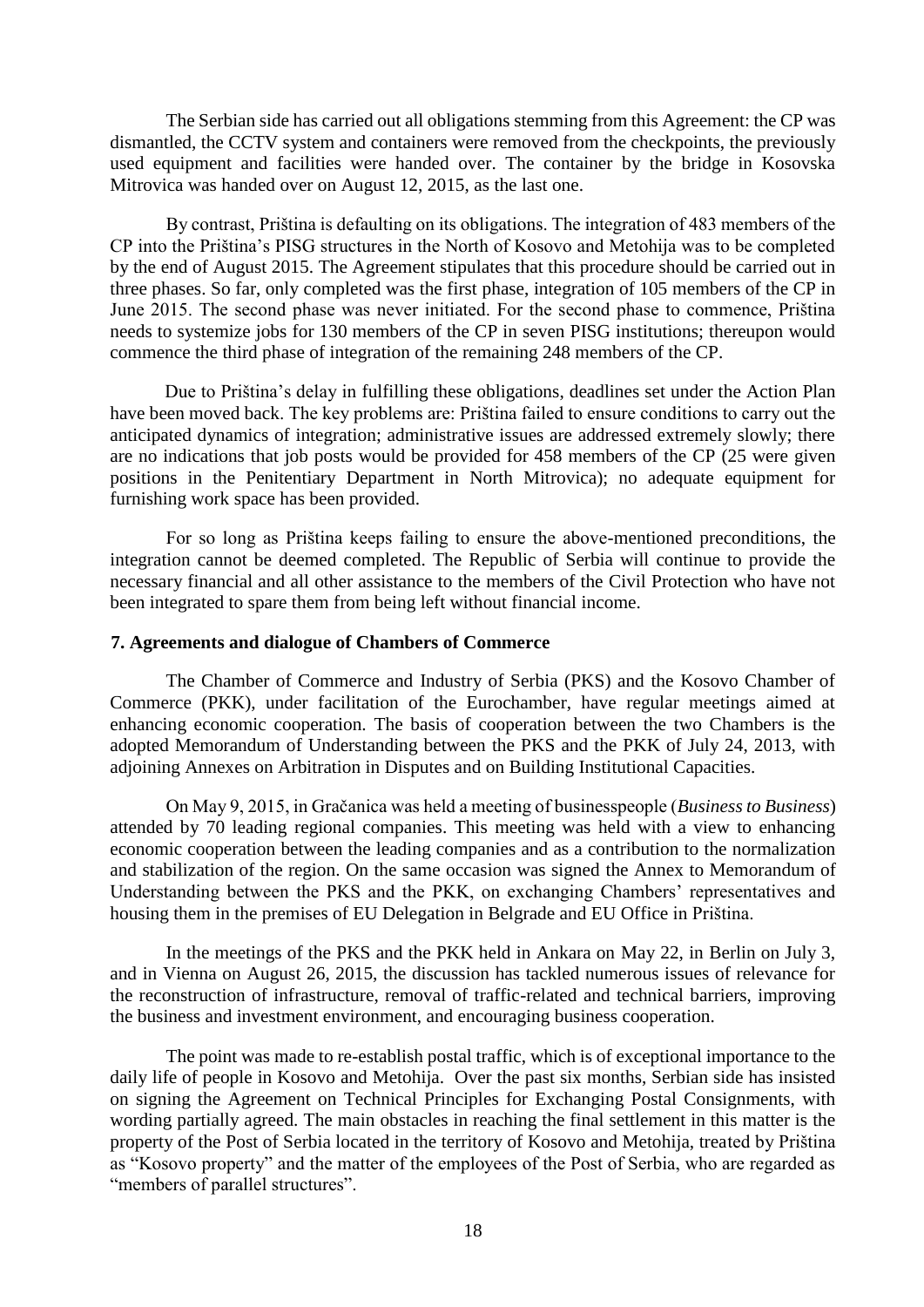In the domain of railway transport was tabled the issue of restoration of the railway tunnel Merdare, demolished in the bombing in 1999. It was agreed to establish an expert committee, comprising representatives from both sides and tasked with defining necessary measures aimed at restoring railway on the route Niš–Kosovo Polje–Skoplje. Implementation of this project would reduce the costs of transporting the goods, and pave the way for regular passenger transport. In addition to railways, also discussed was the opening of Belgrade–Priština airline.

In addressing issues of postal services and railways, our side suggests to discuss technical rather than political aspects, and to leave the solutions in the domain of property to be found in the framework of the dialogue in Brussels.

Special attention was given to regulating the accompanying documentation in the domain of veterinary certificates, by continuing efforts to resolve all contentious issues stemming from the huge number and diversity of certificates. In order to enable an easier cooperation and remove obstacles preventing the free flow of goods and services, the veterinary authorities have established a working group, tasked with obtaining necessary documents for the harmonization of veterinary certificates.

Possibility of scheduling more frequent meetings between the PKS and the KKS was also considered. It was agreed that, going forward, the inter-chamber dialogue would be conducted in three areas: networking business partners (trade fairs, B2B meetings, sectoral meetings, study visits, etc.); facilitating trade and investments (information exchange, removal of trade barriers, creating opportunities for establishing joint companies, joint ventures, joint participation in various tendering projects, including projects in third markets); and international cooperation and projects (joint regional projects, educational projects, etc.).

#### *Conclusion*

The Government of the Republic of Serbia continues to take part in the Brussels Dialogue with the Provisional Institutions of Self-Government in Priština, confident that this path is optimal, under the existing circumstances, for addressing the everyday problems of citizens of both Serbian and Albanian nationalities, for promoting peace in the region and advancing regional European integration processes. Guided by this motive, over the previous period Belgrade has once again demonstrated absolute commitment to implementing the agreements reached after massive efforts invested, and under the EU facilitation. Furthermore, along with the steps aimed at implementing the previous agreements, the Serbian side has clearly demonstrated good will for making concrete new progress in the process of normalizing relations with Priština. This good will has resulted in reaching a set of agreements of August 25, whose implementation is yet to begin.

Nevertheless, bearing in mind Priština's disregard for the deadlines, and its attempts to alter the essence of the agreements during the course of implementation, the Serbian Government has to reiterate that, sadly, the implementation of the agreed continues is the most poorly organized segment of the dialogue. A particular problem remains to be Priština's mistrust and failure to comprehend the significance of the prompt formation of the Community of Serbian Municipalities (the CSM), as a vital mechanism for strengthening mutual trust between the Serbs and Albanians and for enabling the long-term and sustainable development, return, survival, and endurance of the Serbian and non-Albanian population in Kosovo and Metohija.

Concerning the delays in implementing the Agreement on the CSM, a surprising fact is that the Government in Priština has not yet adopted relevant regulation on formation of the CSM. This calls into question the sustainability of deadlines related to the projected work of the